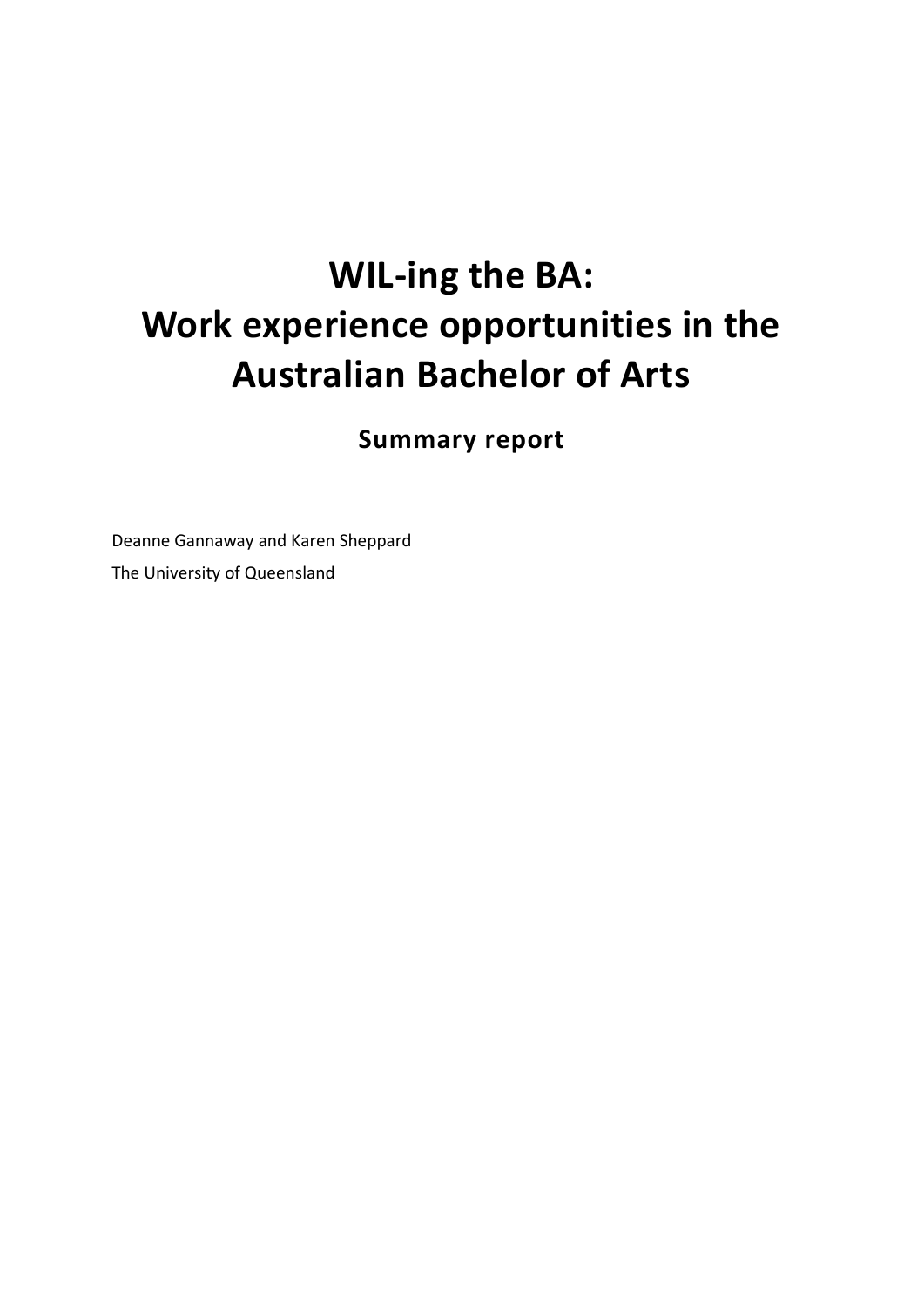Support for the production of this report has been provided by the Australian Government Department of Education and Training. The views expressed in this report do not necessarily reflect the views of the Australian Government Department of Education and Training.



With the exception of the Commonwealth Coat of Arms, and where otherwise noted, all material presented in this document is provided under Creative Commons Attribution-ShareAlike 4.0 International License [creativecommons/4.0/liscense](http://creativecommons.org/licenses/by-sa/4.0/)

The details of the relevant licence conditions are available on the Creative Commons website (accessible using the links provided) as is the full legal code for the Creative Commons Attribution-ShareAlike 4.0 International License [creativecommons/4.0/legalcode](http://creativecommons.org/licenses/by-sa/4.0/legalcode)

This project was conducted with the support from the Australasian Council of Deans of Arts, Social Sciences and Humanities (DASSH)



This work can be cited as

Gannaway, D. & Sheppard, K. (2016). *WIL-ing the BA: Work experience opportunities in the Australian Bachelor of Arts – Summary report* Brisbane: University of Queensland. Available online at: [www.hassfutures.org](http://www.hassfutures.org/) and [www.dassh.edu.au](http://www.dassh.edu.au/) 

2016

ISBN 978-0-9946249-2-5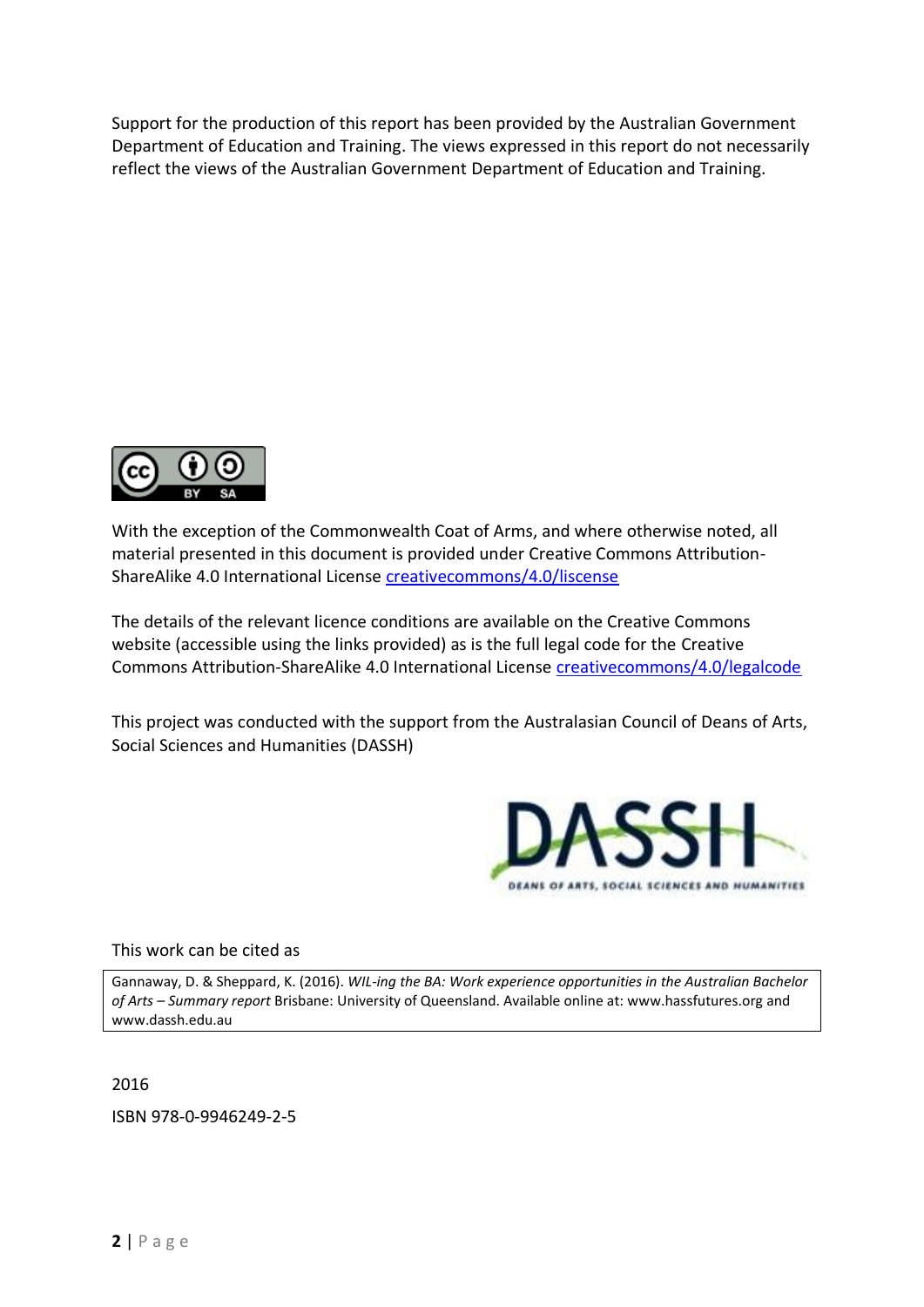# **Acknowledgements**

The project team gratefully acknowledges the contributions of:

- academic and administrative staff across Australia who contributed data, verified the resulting datasets and provided commentary across the life of this project;
- participants in the various fora who provided critical feedback, particularly those from within Australia, Canada and New Zealand; and
- student partners who provided valuable insights and perspectives at various stages of the project.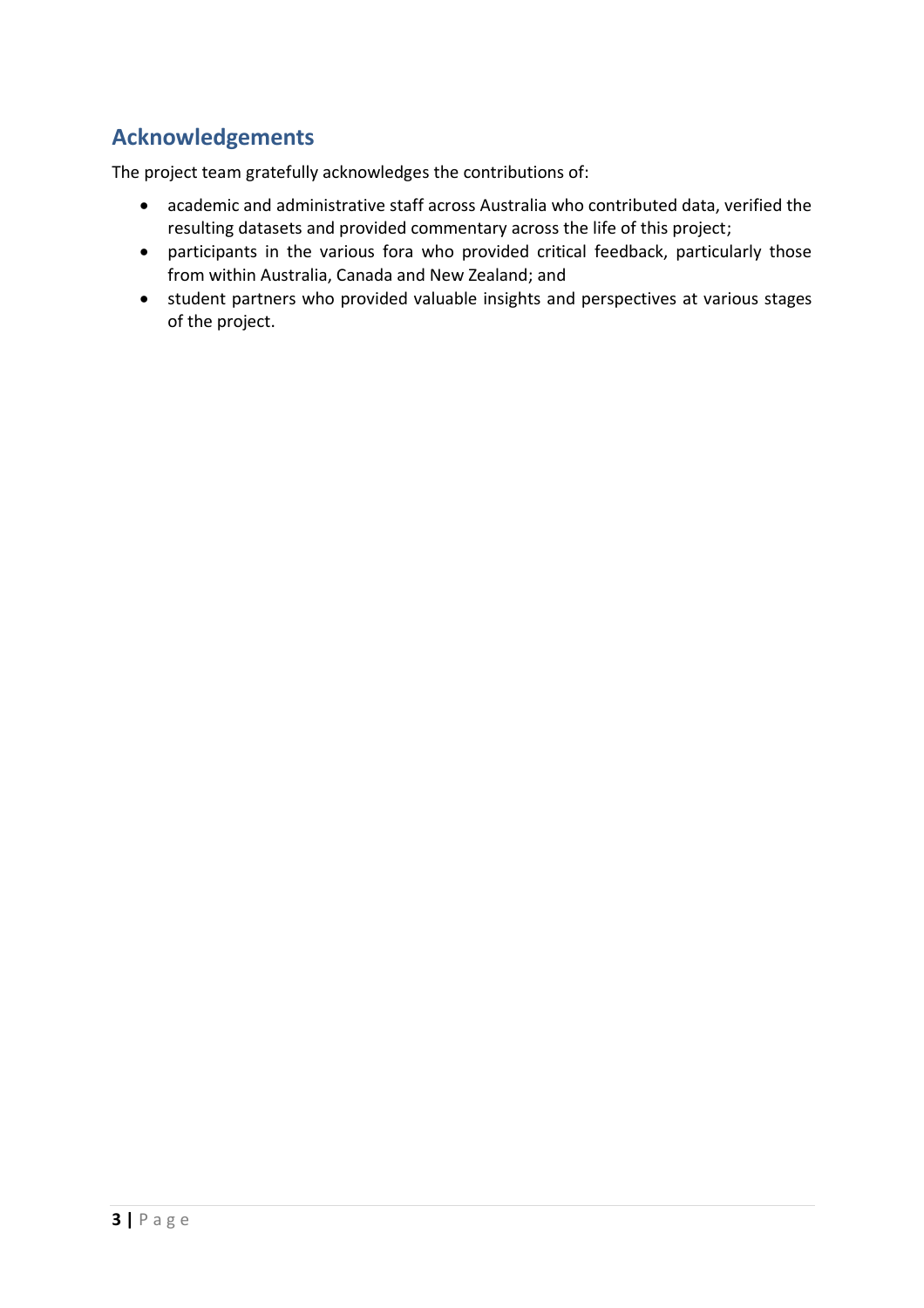## **Key terms and definitions**

**Work Integrated Learning**  "Integration of theory and practice knowledge whereby academic learning is aligned with its application in the workplace" (Edwards, Perkins, Pearce, & Hong, 2015, p. 23).

- **Employability** "A set of achievements- skills, understandings and personal attributes that makes graduates more likely to gain employment and to be successful in their chosen occupations, which benefits themselves, the workforce, the community and the economy" (Yorke, 2006, p. 8).
- **Graduate attributes**  "Graduate attributes are an orienting statement of education outcomes used to inform curriculum design and the provision of learning experiences at a university. They are descriptions of the core abilities and values a university community agrees all its graduates should develop as a result of successfully completing their university studies" (Barrie, Hughes, & Smith, 2009, p. 1).
- **Cooperative education**  Cooperative education is a structured educational strategy integrating (institutional) studies with learning through productive work experiences in a field related to a student's academic or career goals. It provides progressive experiences in integrating theory and practice. Cooperative education is a partnership among students, educational institutions and employers with specified responsibilities for each party (The National Commission for Cooperative Education, 2002). Cooperative education considers curriculum, educational provisions and pedagogy in terms of place or setting. It acknowledges the particular contributions of different kinds of settings, both institutional and workplace, and privileges neither (Billett, 2007).
- **Service learning** Service learning is a credit-bearing educational experience in which students participate in an organized service activity that meets identified community needs and reflect on the service activity in such a way as to gain further understanding of course content, a broader appreciation of the discipline, and an enhanced sense of civic responsibility (Bringle & Hatcher, 1996, p. 222).
- **Experiential learning**  Experiential learning is a process of constructing knowledge that involves a creative tension among the four learning modes that is responsive to contextual demands. This process is portrayed as an idealized learning cycle or spiral where the learner "touches all the bases" – experiencing, reflecting, thinking, and acting  $-$  in a recursive process that is responsive to the learning situation and what is being learnt (Kolb & Kolb, 2005).
- **Undergraduate research and inquiry**  Healey and Jenkins (2009) offers the University of Gloucestershire definition of undergraduate research and inquiry as "student engagement from induction to graduation, individually and in groups, in research and inquiry into disciplinary, professional and community-based problems and issues, including involvement in knowledge exchange activities" (Childs et al., 2007).
- **Students as Partners**  Whereby students and faculty engage in learning and teaching partnerships that potentially lead to increased engagement with learning and enhancement activities, transformed thinking about teaching and learning, and developed awareness of one's own role and agency in the wider academic learning community (Healey, Flint, & Harrington, 2016).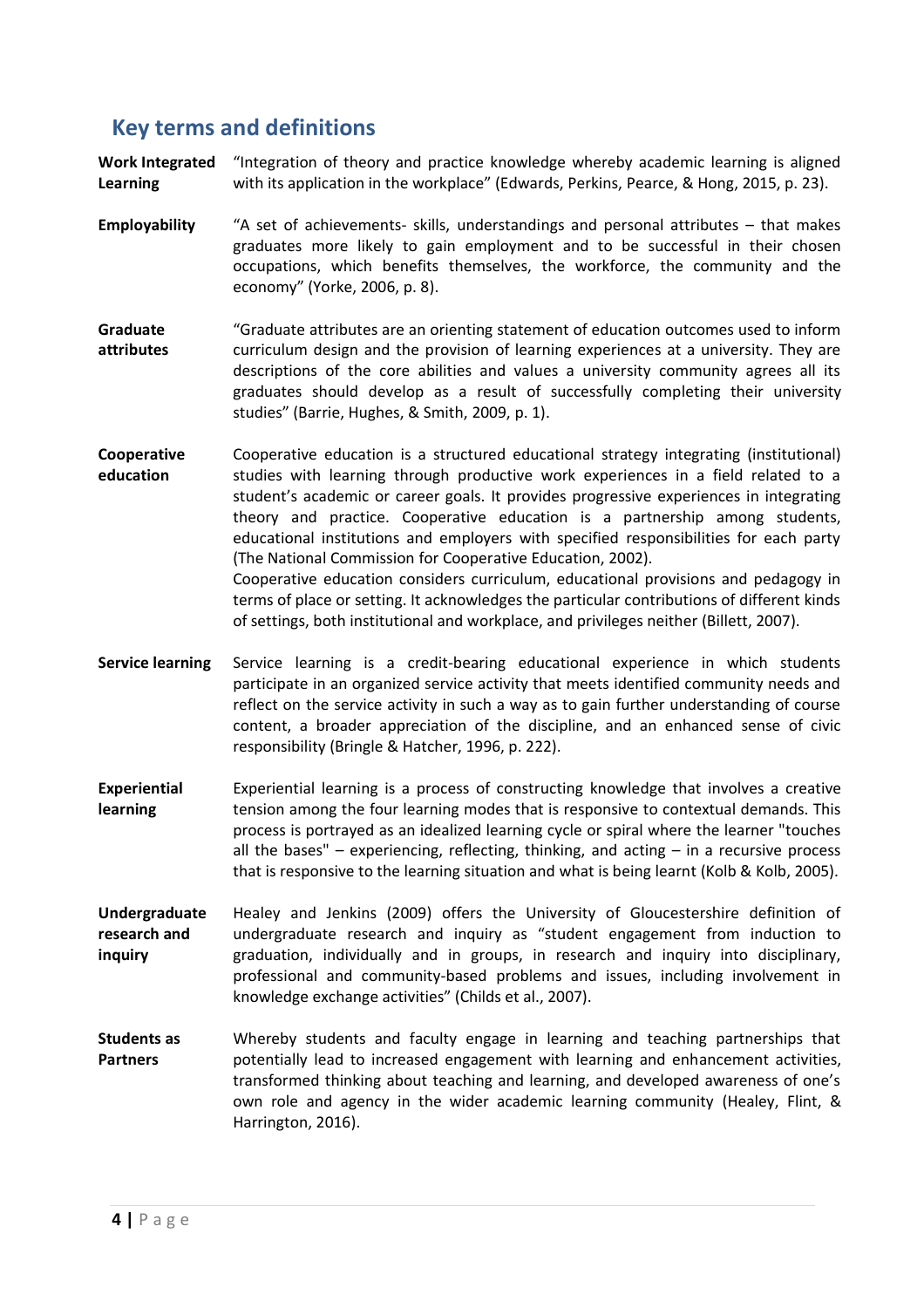## **Acronyms**

- **ACDS** Australian Council of Deans of Sciences **ADT&L** Associate Dean, Teaching and Learning. Also known as Associate Dean Academic **BA** Bachelor of Arts **DASSH** Deans of Arts, Social Sciences and Humanities **HASS** Humanities, Arts and Social Science disciplines or subjects **OLT** Office for Learning and Teaching
- **WIL** Work Integrated learning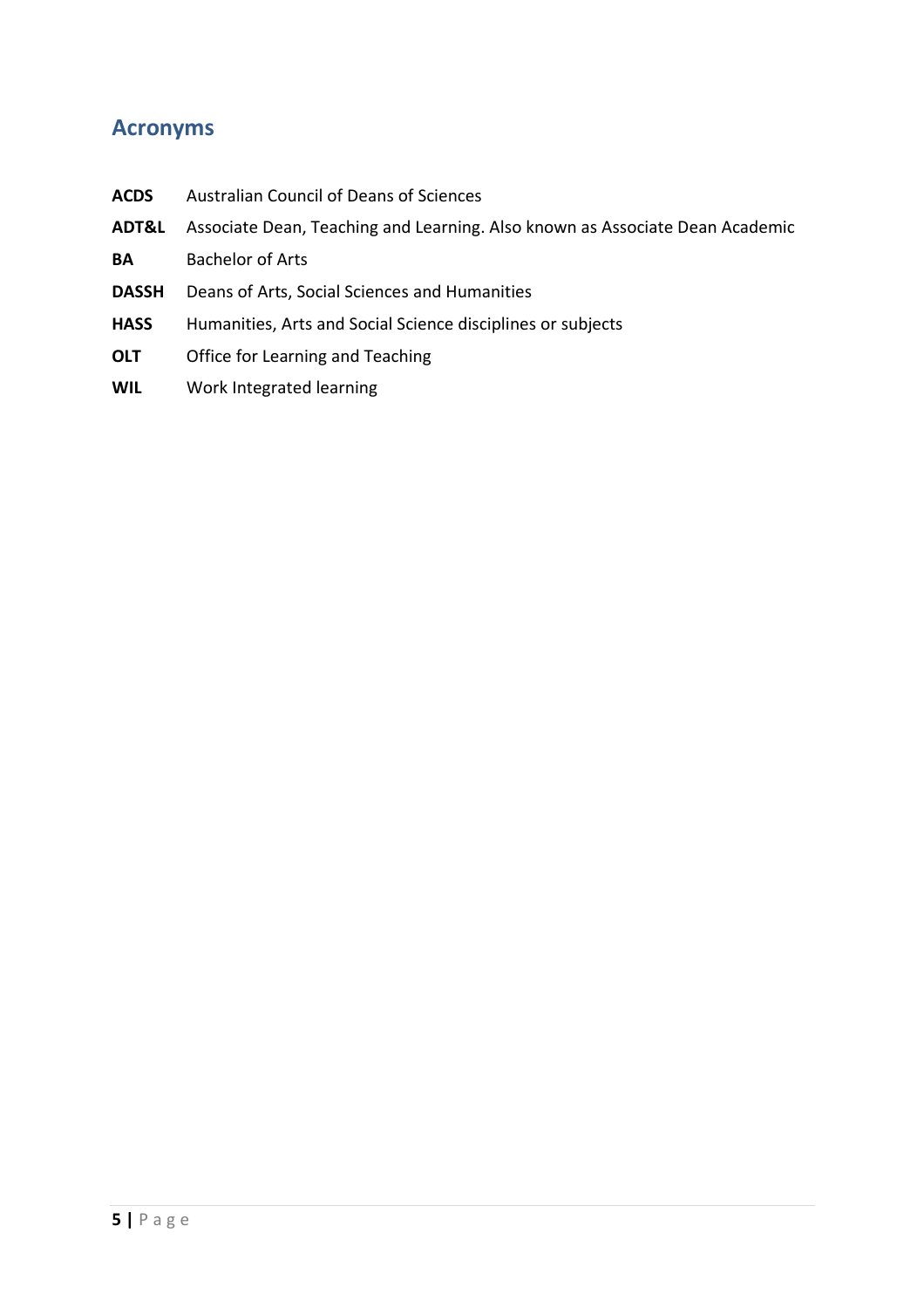# **Executive Summary**

There is an increasing trend in Australian universities towards offering internship-based courses in undergraduate degree programs. In a professions-based program such as engineering or dentistry, the shape and nature of these courses may be obvious. It is less so in generalist programs such as the Bachelor of Arts and the Bachelor of Science. This project built on previous projects, *[Nature and Roles of Arts Degrees,](http://www.olt.gov.au/project-nature-roles-arts-degrees-flinders-2006) [Employability of BA Graduates](http://www.olt.gov.au/project-employability-arts-graduates-adelaide-2009)* and *[Benchmarking the Australian BA](http://www.dassh.edu.au/ba_benchmarking_project)* that had identified challenges in incorporating workplace learning opportunities into BA programs.

The project aimed to raise awareness of WIL practices evident in the Australian Bachelor of Arts (BA) program. The project team worked with key stakeholders to collate, curate, and promote effective practices of workplace learning opportunities in the BA. The project:

- provided an updated and expanded web resource with examples of models of workplace learning opportunities evident in the contemporary Australian BA;
- facilitated a colloquium for BA academic leaders to develop and share models of workplace learning opportunities that meet the unique needs of the BA; and
- engaged in a range of dissemination activities to encourage awareness and implementation of workplace learning opportunities in the BA and other generalist undergraduate degree programs.

The project took a staged approach, drawing on an appreciative inquiry methodology. The first stage identified what is already being done in Australian BA programs. This stage mapped current WIL offerings objectives, activities and structure. In Stage Two, coordinators, Associate Deans (Teaching and Learning), school administrators and students were invited to a colloquium to explore the models identified in Stage One. Participants explored models in practice using an appreciative inquiry approach, appreciating what works and envisioning what an ideal might be. The final stage resulted in the development of materials published on the DASSH website including:

- a dataset of current WIL practices in BA programs across Australia;
- a summary report outlining current trends in practice;
- a summary report that summarises project outcomes and describes models of WIL in the BA that were identified and proposed; and
- case studies and examples of the models in practice.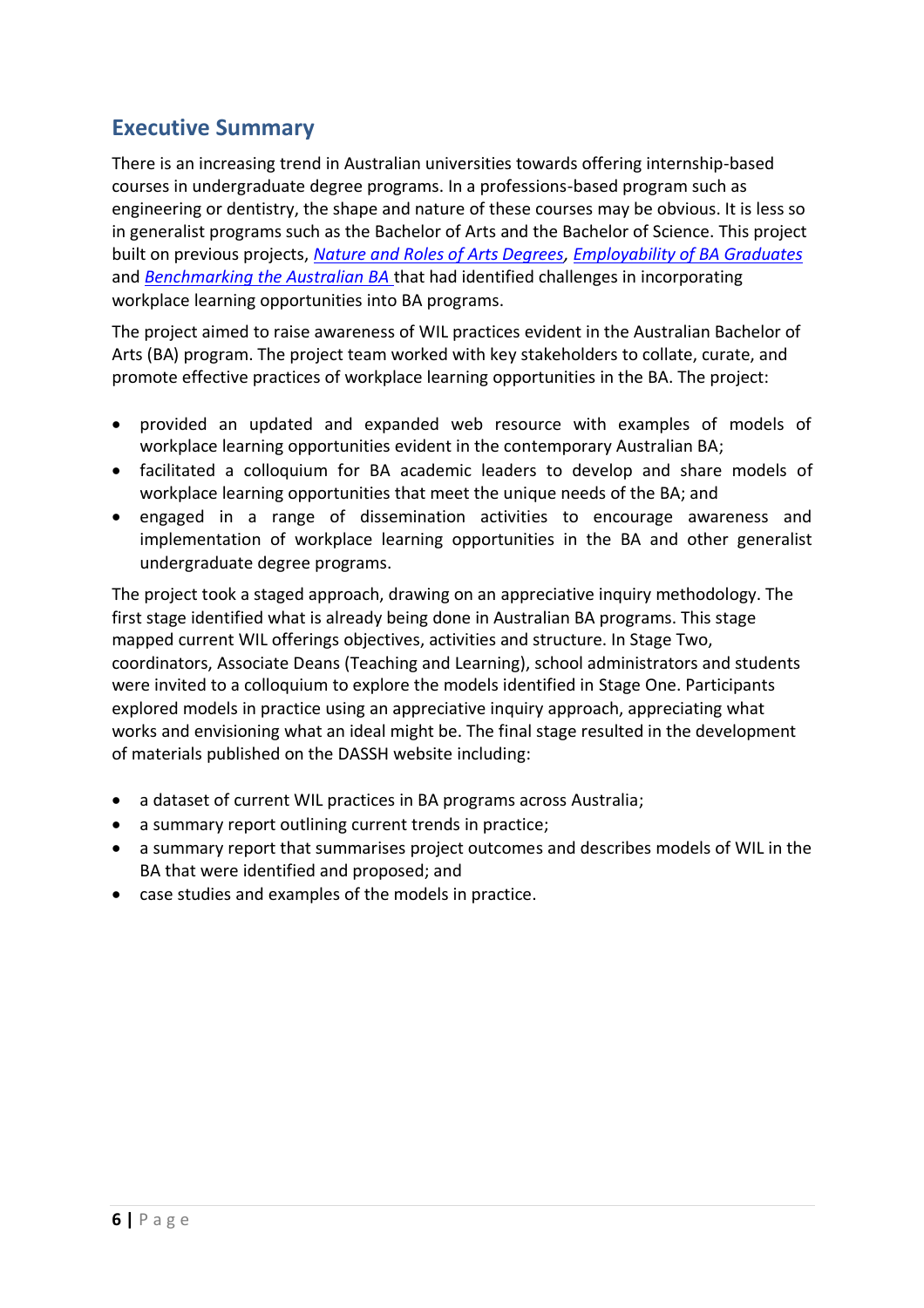# **Table of Contents**

| 1.   |  |  |  |  |
|------|--|--|--|--|
|      |  |  |  |  |
| 1.2. |  |  |  |  |
| 1.3. |  |  |  |  |
| 1.4. |  |  |  |  |
| 1.5. |  |  |  |  |
| 2.   |  |  |  |  |
| 2.1  |  |  |  |  |
| 2.2. |  |  |  |  |
| 2.3. |  |  |  |  |
| 2.4. |  |  |  |  |
| 2.5. |  |  |  |  |
| 2.6. |  |  |  |  |
| 3.   |  |  |  |  |
| 3.1. |  |  |  |  |
| 3.2. |  |  |  |  |
| 3.3. |  |  |  |  |
| 3.4. |  |  |  |  |
| 3.5. |  |  |  |  |
| 3.6. |  |  |  |  |
|      |  |  |  |  |
|      |  |  |  |  |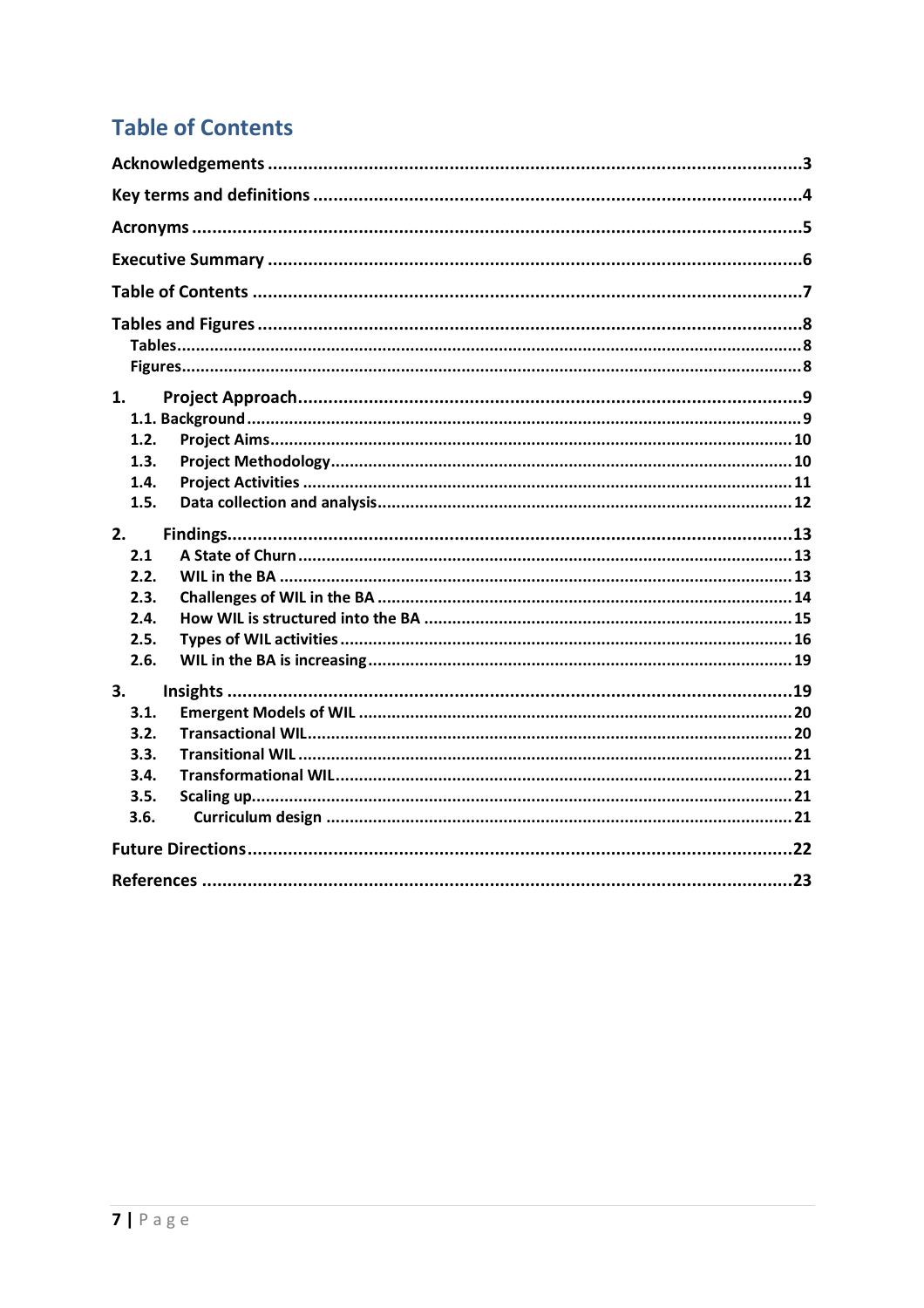# **Tables and Figures**

#### **Tables**

| Table 3: WIL structure evident in the Australian BA (Healey & Jenkins, 2009)16           |  |
|------------------------------------------------------------------------------------------|--|
|                                                                                          |  |
|                                                                                          |  |
| Table 6: Increase in work experience opportunities in BA programs between 2007 - 2016.19 |  |

# **Figures**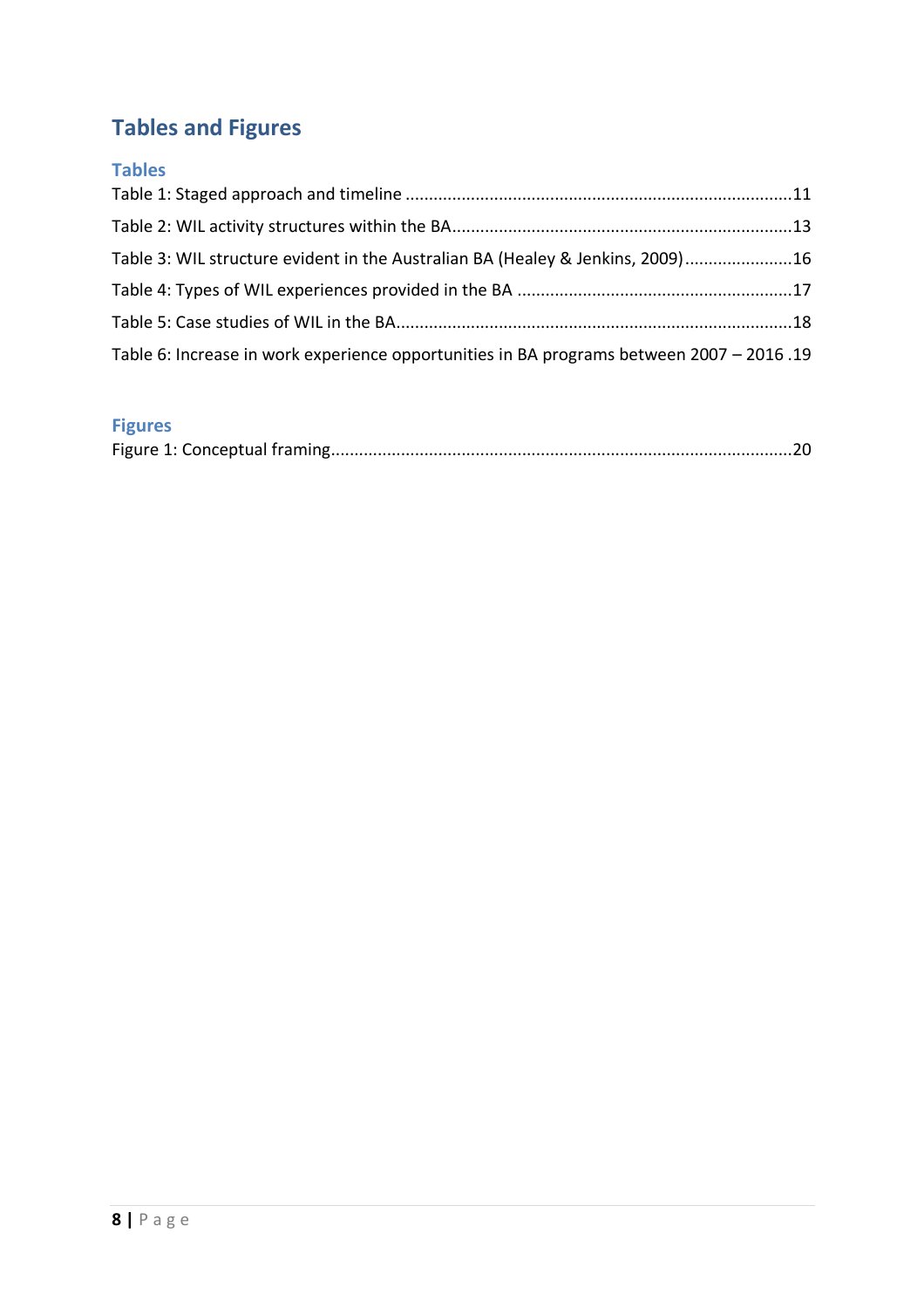# **1. Project Approach**

#### **1.1. Background**

While Australian higher education has always been "*primarily concerned with preparation for the professions*" (Davis, 2013 as cited by Probert, 2015), Australian higher education is increasingly tasked with providing a workforce suited to an innovative, entrepreneurial economy (CEDA, 2015; Kinner, 2015). The inclusion of Work Integrated Learning (WIL) in contemporary higher education is often described as a means to meet the vocational aspirations of modern graduates (Abery, Drummond, & Bevan, 2015) and the societal and economic expectations of a work-ready workforce (Carr, 2009). WIL is commonly positioned in the literature as the "*integration of theory and practice knowledge whereby academic learning is aligned with its application in the workplace*" (Edwards et al., 2015, p. 23). In professions-based programs such as engineering or dentistry, the shape and nature of WIL experiences may be obvious. It is less so in the Bachelor of Arts (BA), a program traditionally associated with generalist, less vocational outcomes (Barnett, 2004; Carr, 2009; Parker, 2003). Yet, BA programs across Australia are progressively including WIL activities in their core activities (Gannaway & Sheppard, 2013; Gannaway & Trent, 2008).

This shift towards an increasingly outcomes-orientated and vocations-focused education (Bridgstock, 2013; Knight & Yorke, 2003; Marginson, 2004) is at odds with the outcomes traditionally associated with liberal arts programs (Carr, 2009). The inclusion of WIL in the BA generates a tension between traditional perceptions of higher education as *"a developmental and transformational activity"* (Parker, 2003) and modern expectations of producing economically productive graduates (Barnett, 2000; Nussbaum, 2010). It is a difficult task to balance assuring graduate employment outcomes with maintaining the integrity of the BA as a liberal arts program. Getting it wrong can result in fragmented and unstable curricula (Gannaway, 2014), affecting student enrolment and attrition rates. In a time of increasing dependence on market share, volatile student enrolment numbers can result in program closures (Thornton, 2010).

While there are a number of studies that are related to the nature and scope of WIL in professions-based programs, there are few that exist for generalist programs. This absence is gradually being rectified, with recent studies focusing on the generalist STEM disciplines (see, for example, "Work Integrated Learning in STEM in Australian Universities" (Edwards et al., 2015), an Australian Council for Educational Research (ACER) report offering new insight into WIL in the STEM disciplines). Yet, few studies have been conducted that have provided empirical data related to understanding the transition of liberal arts graduates into the world of work. While some have related liberal arts degrees with job outcomes (Adamuti-Trache, Hawkey, Schuetze, & Glickman, 2006; Lin, Sweet, & Anisef, 2003) and others have explored the education and employment outcomes of Australian BA graduates (Harvey & Shahjahan, 2013), it is rare to find sector-wide studies that explore WIL for liberal arts students.

This extension grant project expanded the findings of three previous projects funded by the OLT and its predecessors and a benchmarking project commissioned by the Australasian Council of Deans of Arts, Social Sciences and Humanities (DASSH). The first project, "*Nature and Roles of BA*" (Gannaway & Trent, 2008) provided datasets outlining the type and nature of work experiences evident in BA programs in 2008. This dataset was updated in 2012 in a project funded by the Australasian Council of Deans of Arts, Social Sciences and Humanities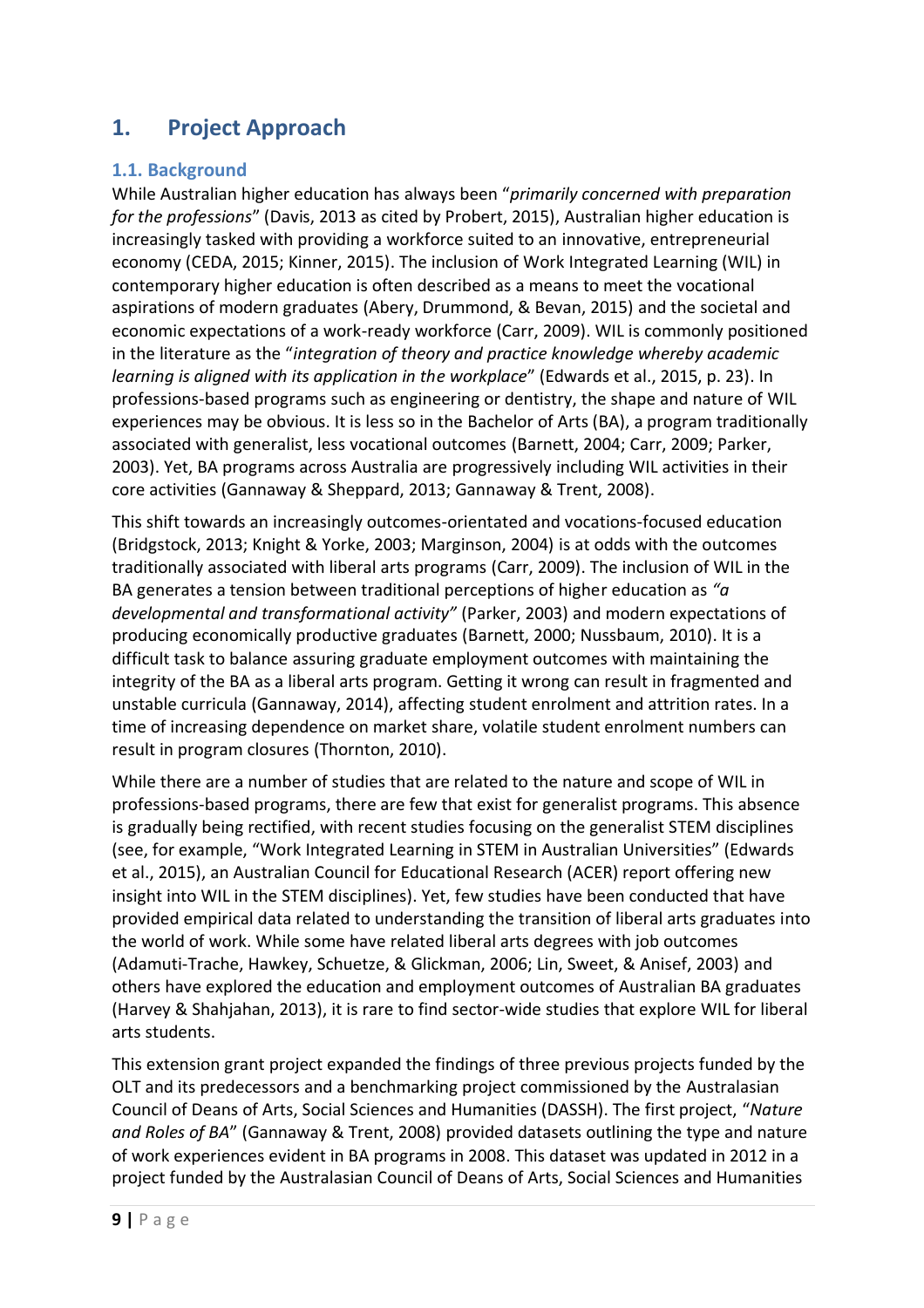(DASSH) "*Benchmarking the Australian BA"*(Gannaway & Sheppard, 2013). A comparison between the two datasets indicated a number of changes. New models were observed to have emerged; units have been closed in a relatively short period as institutions have experimented with implementing these types of experiences. A further project, "*Employability of BA Graduates*"(Harvey & Shahjahan, 2013), funded by the ALTC and completed in 2011, identified employers' expectations of graduate attributes and graduates' perceptions of skills and attributes attained as a consequence of engaging with the BA program.

Each of these projects identified that work experience or Work Integrated Learning (WIL) opportunities into the BA program did exist, but were not necessarily core aspects of the BA program curriculum. The reports identified challenges in implementing these opportunities into BA programs. These challenges were attributed to the wide variety of potential employment paths taken by BA graduates and to the intrinsic nature of the BA that relies on students to self-select units of study.

These observations indicated a rationale for further investigation into the ways that WIL has been implemented in BA programs since 2007 and to consider whether there is a model of WIL that addresses the educational intentions of a generalist Australian BA degree program.

#### **1.2. Project Aims**

This project aimed to update exemplars of workplace learning opportunities identified in the *Nature and Roles of Arts Degrees* project to both raise awareness of, and encourage uptake of, effective WIL practices in BA programs.

To achieve this aim, the project was designed to:

- identify common features and models of effective WIL currently in use in Australian BA programs;
- identify exemplary cases and models with potential for translation to other contexts; and
- develop strategies to encourage adoption and translation of practices between disciplines and programs.

The project team also actively sought opportunities to identify the potential for expansion of project findings and outcomes to other generalist degrees, such as the Bachelor of Science.

#### **1.3. Project Methodology**

Project activities were conducted between November 2015 and September 2016 and focused on all 35 Australian universities that offered a generalist BA during that period. A generalist BA was defined as an undergraduate program that:

- focuses on humanities, arts and social science (HASS) disciplines;
- requires students to engage in a breadth of study across disciplines;
- offers a range of majors and has little requirement for engagement with core units outside of the majors; and
- has a flexible structure allowing for student choice (Gannaway, 2015).

The project took a staged approach, drawing on an appreciative inquiry methodology. Appreciative inquiry studies are typically conducted as incremental, participatory inquiry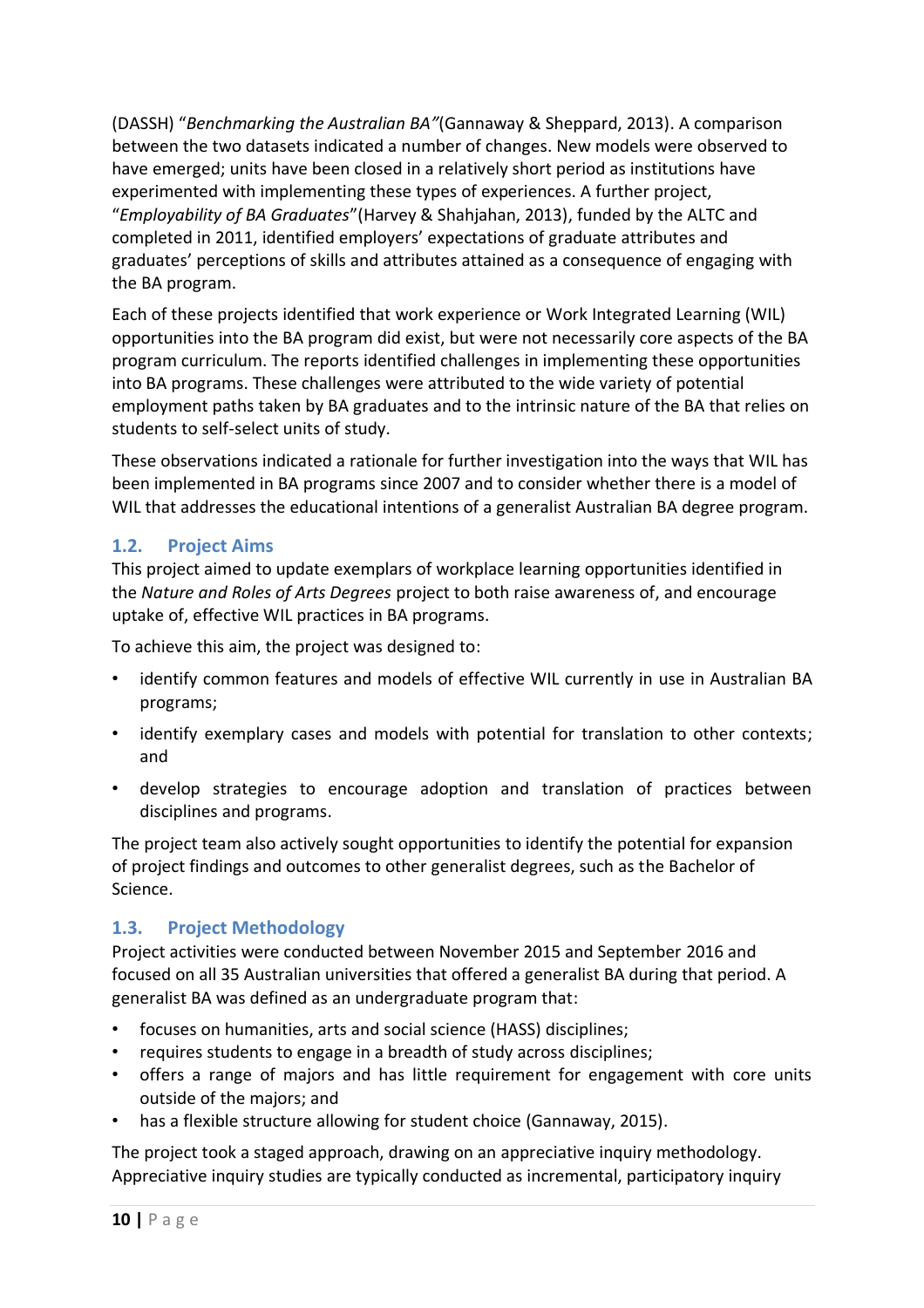over four phases: (i) the **discovery** phase during which time participants "reflect on and discuss the best of what is concerning the object of inquiry"*;* (ii) **dream,** when participants consider an ideal that meets the "common aspirations of system members"; after which participants (iii) **design** "concrete proposals*"* for further consideration prior to implementation in (iv) the **delivery** or **destiny** phase (Bushe, 2011, pp. 88 - 89).

#### **1.4. Project Activities**

This project focused on the first three phases associated with appreciative inquiry, as illustrated in [Table 1.](#page-10-0)

| <b>Stage</b>               | <b>Activities</b>                                                        | <b>Timeframe</b> |
|----------------------------|--------------------------------------------------------------------------|------------------|
| Stage 1: What's            | Develop models of WIL (currently in use and emerging)                    | <b>November</b>  |
| being done                 | Update the existing data sets from previous studies<br>$\bullet$         | $2015 -$         |
| (discovery)                | Map current state of offerings (purpose, content activities<br>$\bullet$ | February 2016    |
|                            | and structure)                                                           |                  |
|                            | Identify common features of practice in work experience<br>$\bullet$     |                  |
|                            | opportunities in the BA curriculum                                       |                  |
| Stage 2: What's            | Consider unique needs of the BA and develop contextualised               | March 2016-      |
| ideal (dream)              | models of WIL                                                            | <b>July 2016</b> |
|                            | Consultation with sector<br>$\bullet$                                    |                  |
|                            | Action-planning workshop<br>$\bullet$                                    |                  |
|                            | Project team meetings<br>$\bullet$                                       |                  |
|                            | Review of exemplars and models<br>$\bullet$                              |                  |
|                            | Engagement with ACDS Lighthouse projects<br>$\bullet$                    |                  |
| Stage 3: What's            | Consider the viability of models and outcomes                            | July 2016-       |
| possible ( <i>design</i> ) | DASSH ADL&T network conference<br>$\bullet$                              | September        |
|                            | Meetings with interested groups<br>$\bullet$                             | 2016             |
|                            | Project team meetings<br>$\bullet$                                       |                  |
|                            | Engagement with ACDS Lighthouse projects<br>$\bullet$                    |                  |
|                            | Finalise the dataset of exemplars and models of WIL in the<br>$\bullet$  |                  |
|                            | BA                                                                       |                  |
|                            | Publish on the DASSH website<br>$\bullet$                                |                  |

#### <span id="page-10-0"></span>**Table 1: Staged approach and timeline**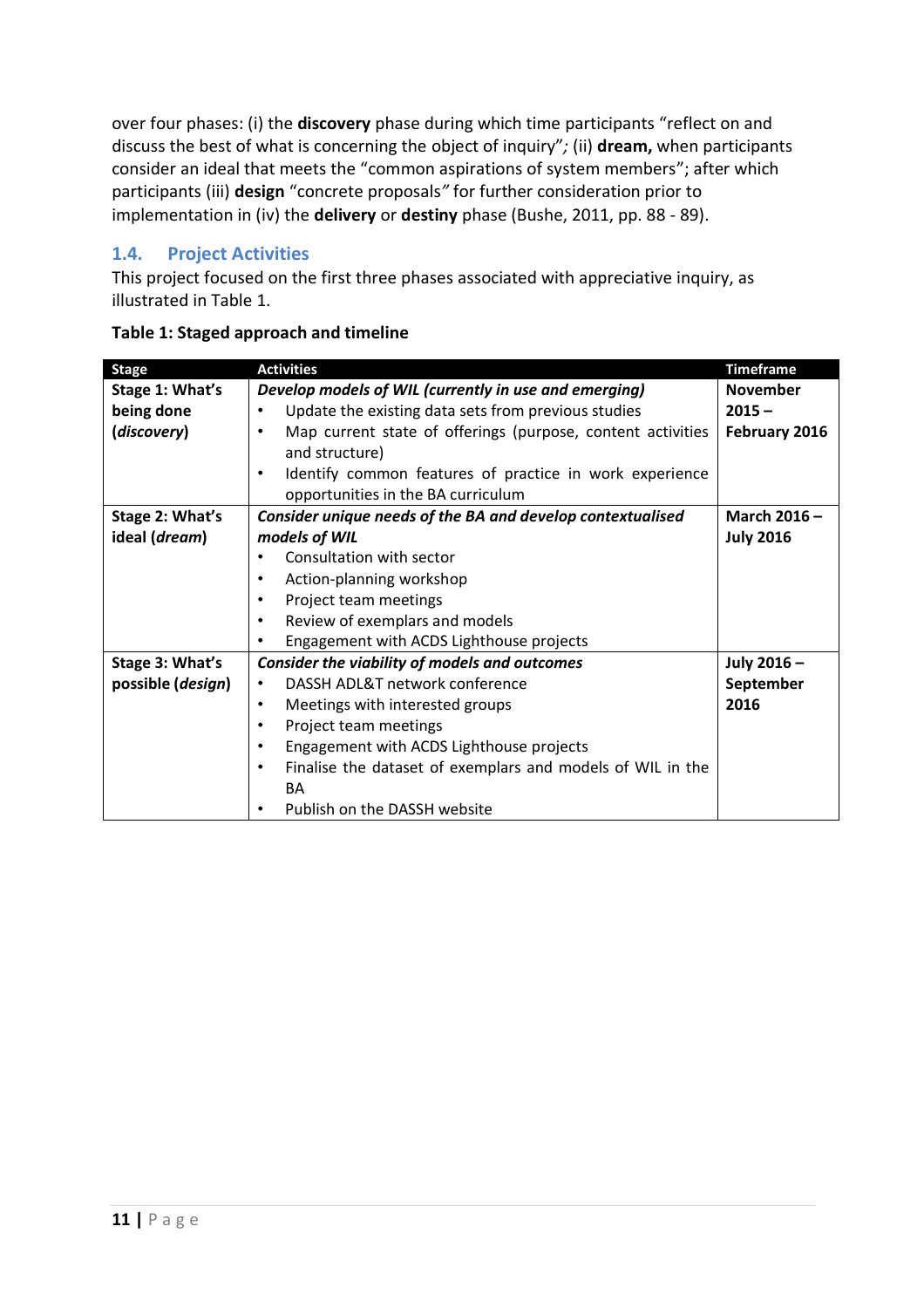#### **1.5. Data collection and analysis**

In Stage One, current and emerging WIL practices in BA programs were identified via a desktop audit. The data collection process traced unit offerings in BA programs in 2015 and in 2016. All units listed were searched using key search terms such as work placement, work experience, professional practise, practicum, field work, in-country fieldtrips, independent research projects, internships, community-based learning, service learning, performance projects, field classes, overseas intensive subjects, study units, research topics and study tours<sup>1</sup>. The search highlighted a number of units, which were then interrogated further. Units which did not adhere to the broader definition established by Smith et al were removed. The remaining units were returned to program conveners and Associate Deans (Teaching and Learning) at the respective institutions to have data collected verified as being an accurate reflection. The verified data were then subjected to further analysis, with the project team seeking commonalities and differences to help identify emergent categories and themes.

Initial trends were identified. A scope of the current literature was also conducted, with a focus on what was being observed in WIL practices in disciplines outside of HASS-based programs. Emerging models from the BA data set were considered and reviewed against trends observed in the current literature

In Stage Two, BA coordinators, Associate Deans (Teaching and Learning), teachers and administrators further explored emergent models and trends at the colloquium event, meetings and conferences.

A colloquium was held at The University of Queensland St Lucia campus on Friday 15th July 2016. A general invitation was sent to Associate Deans of Teaching and Learning and BA coordinators across institutions in Australia and New Zealand. Fifteen people plus five members of the project team attended the colloquium. There were two representatives from NZ and apart from local participants a number of people came from institutions as widespread as Tasmania and South Australia. The day was designed to have tangible outcomes and produced an action plan for the future. Participants were presented with data emerging from Stage One and were asked to consider WIL opportunities that are unique to the generalist BA.

Stage Three included updating and expanding the existing datasets and resources. Examples of models of workplace learning opportunities were disseminated to refine the models and to encourage awareness and implementation of workplace learning opportunities in the BA and other generalist programs.

 $\overline{a}$ 

<sup>1</sup> For the purposes of this project study abroad exchange programs were not included.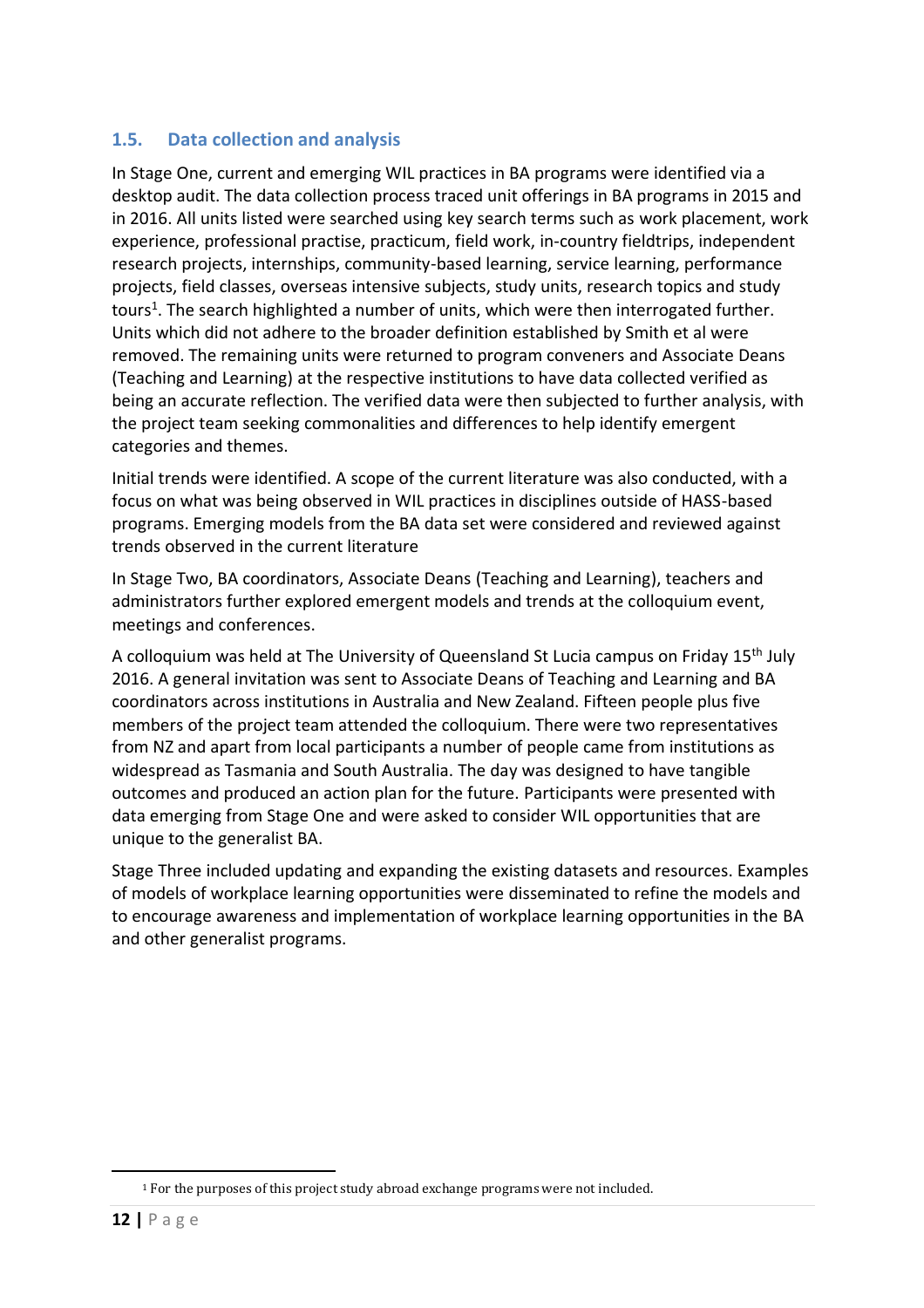# **2. Findings**

This section provides a summary of the findings of the project.

#### **2.1 A State of Churn**

The BA, and WIL activity within the BA, is in a state of constant change. Data collected in December 2015 had changed by February 2016 and again by July 2016. As a consequence, these findings can only be considered a snapshot. This state of volatility gives clear indication that this is an emerging space that is evolving in reaction to institutional and Commonwealth pressures and to feedback from students and key industry stakeholders.

#### **2.2. WIL in the BA**

Work Integrated Learning (WIL) in the BA is used as an umbrella term incorporating a number of work-based activities that prepare students for employment. These activities encompass industry-based projects, community-based projects, research related topics, fieldwork and clinical placement. The project team focused on 35 of the 39 universities that had a program specifically titled "Bachelor of Arts" listed in their 2016 offerings. The project team drew the Smith et al definition of WIL as experiences that support students in gaining explicit educational outcomes through formal learning with formative and summative assessment, and acquire workplace experience through some form of supervision (Smith et al., 2009). Units of study in BA programs across Australia that exhibited these features were identified through a desktop audit. As a result, it was apparent that 30 of the 35 universities with a BA offered a WIL experience in 2016, with many BA programs offering multiple WIL units of study. As evident in Table 2 below, most of the WIL activities offered were embedded in the curriculum of specific majors.

| Code                 | <b>Description</b>                                                                       | N  |
|----------------------|------------------------------------------------------------------------------------------|----|
| Program              | BA students must complete this experience in order to<br>graduate from the BA            | 4  |
| <b>BA</b> elective   | Optional unit that can be taken by students enrolled in the<br>BA                        | 20 |
| <b>Major</b>         | WIL activity is only available to students undertaking a<br>specific major within the BA | 85 |
| <b>Open Elective</b> | WIL activity is available to any discipline across the<br>university                     | 14 |
| University-wide      | All students enrolled at this institution must complete in<br>order to graduate          |    |

#### **Table 2: WIL activity structures within the BA**

This finding suggests that the majority of WIL opportunities are discipline-based, rather than serving generic or BA level outcomes. Opportunities with direct links to particular professions were readily available. Examples include professions such as media and journalism, theatre, arts and drama programs, anthropology and archaeological fieldwork and public relations and political internships. Examples of WIL appropriate to developing skills suited to more generic career paths were less evident.

There was, however, a group of WIL units where the experience was less contingent on the discipline and available across the BA program at a program level. These WIL experiences provided an umbrella course for students to complete an internship, work experience or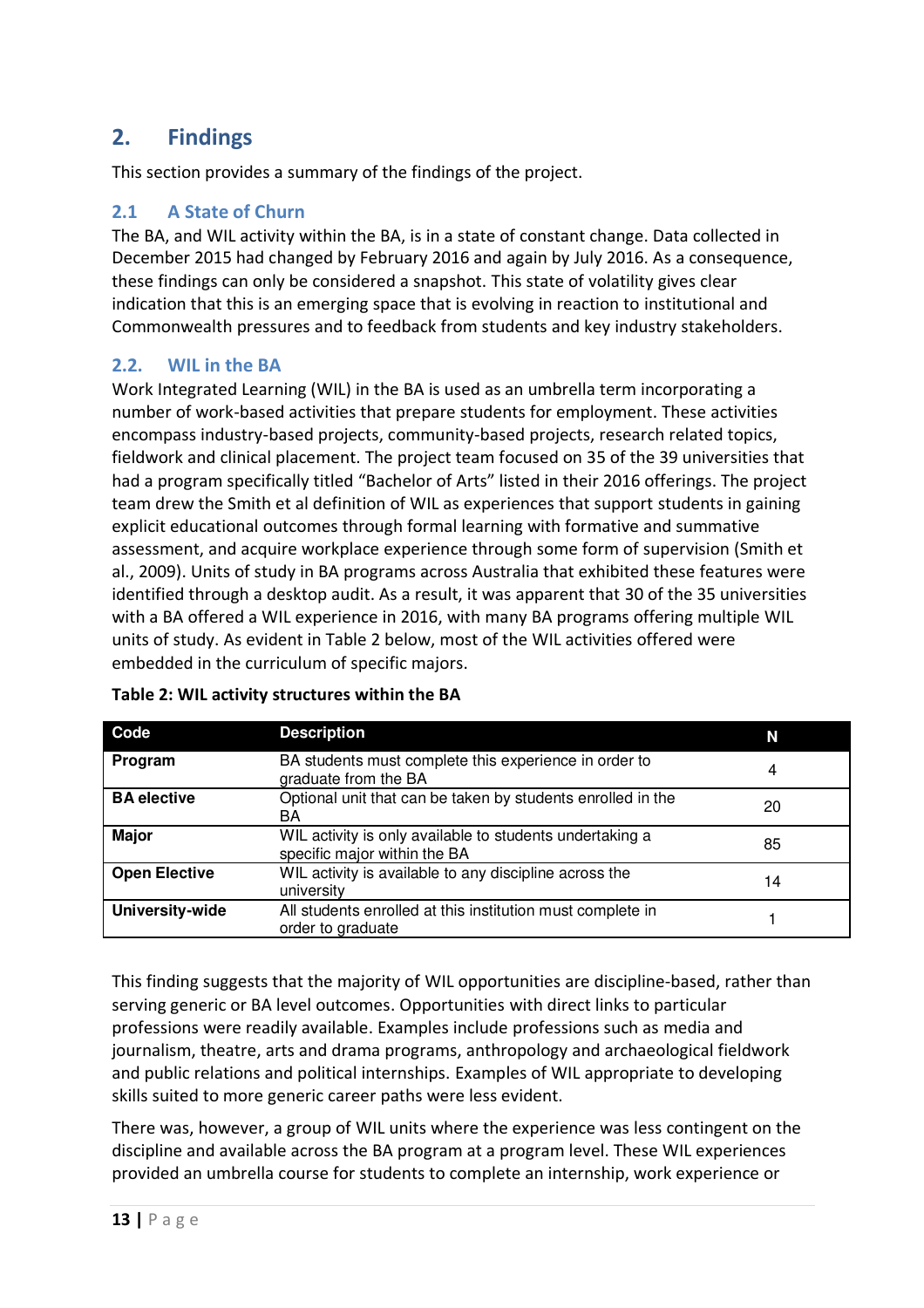work in a volunteer capacity. These experiences engaged the student in the world of "work". The emphasis in the learning outcomes of these units was for students to become familiar with appropriate workplace etiquette, protocols and behaviours to support their transition to the world of work. These experiences tended to be more prosaic in nature and designed to equip the student with generic employability skills. Such units of study typically included CV writing, interview skills, and workplace behaviours as core components of study.

There were some WIL units evident that were specifically designed to link the distinctive outcomes of the BA to what the BA graduate could contribute to multiple workplaces. This more explicitly espoused purpose for WIL in the BA appeared to be evolving even during the life of the project, with very few evident in December 2015, but increasing across 2016. These courses tended to be "capstone" in nature and operated as a type of "finishing school", attempting to draw the sometime disparate threads of the degree into a coherent whole.

There were no instances identified where there was a conscious effort to explicitly transform students' understandings to support students to integrate their learning across diverse disciplines or to support the integration of HASS theoretical and discipline-based learning into the generic world of work. This type of WIL activity was, however, one that was mentioned by project informants as a future aspiration.

#### **2.3. Challenges of WIL in the BA**

During the life of the project a number of challenges of including WIL in the BA were identified by the project team and project participants. These impediments not only included the general impediments as identified by previous research into WIL in generalist degrees (Edwards et al., 2015), but also issues associated with the BA specifically.

A summary of the more general issues included the following:

- The increased numbers of students engaging in higher education and the uncapping of university places means that there are simply more students requiring a WIL experience. It is difficult to attract enough employers to provide a useful experience for students. There are moves to provide alternative WIL experiences that may not necessarily be associated with an external workplace, however these too require resources.
- The general lack of funding support leading to the under resourcing of WIL; although new university priorities are seeing more resources allocated to work experience opportunities there is still considerable shortfall. The sustainability of funding is also an issue.
- The lack of processes and infrastructure for developing WIL institutionally was seen as a challenge (although this is changing). There is also the perception that if the current interest in promoting WIL and employability is not developed from the ground up then any development and expansion work in the area may not be sustainable (Edwards et al., 2015).
- Further general impediments to institutional and staff buy-in included the idea that students were not necessarily ready and able to take up a WIL experience. The process might be seen as a detriment to the student's progress and also potentially damaging to the university reputation.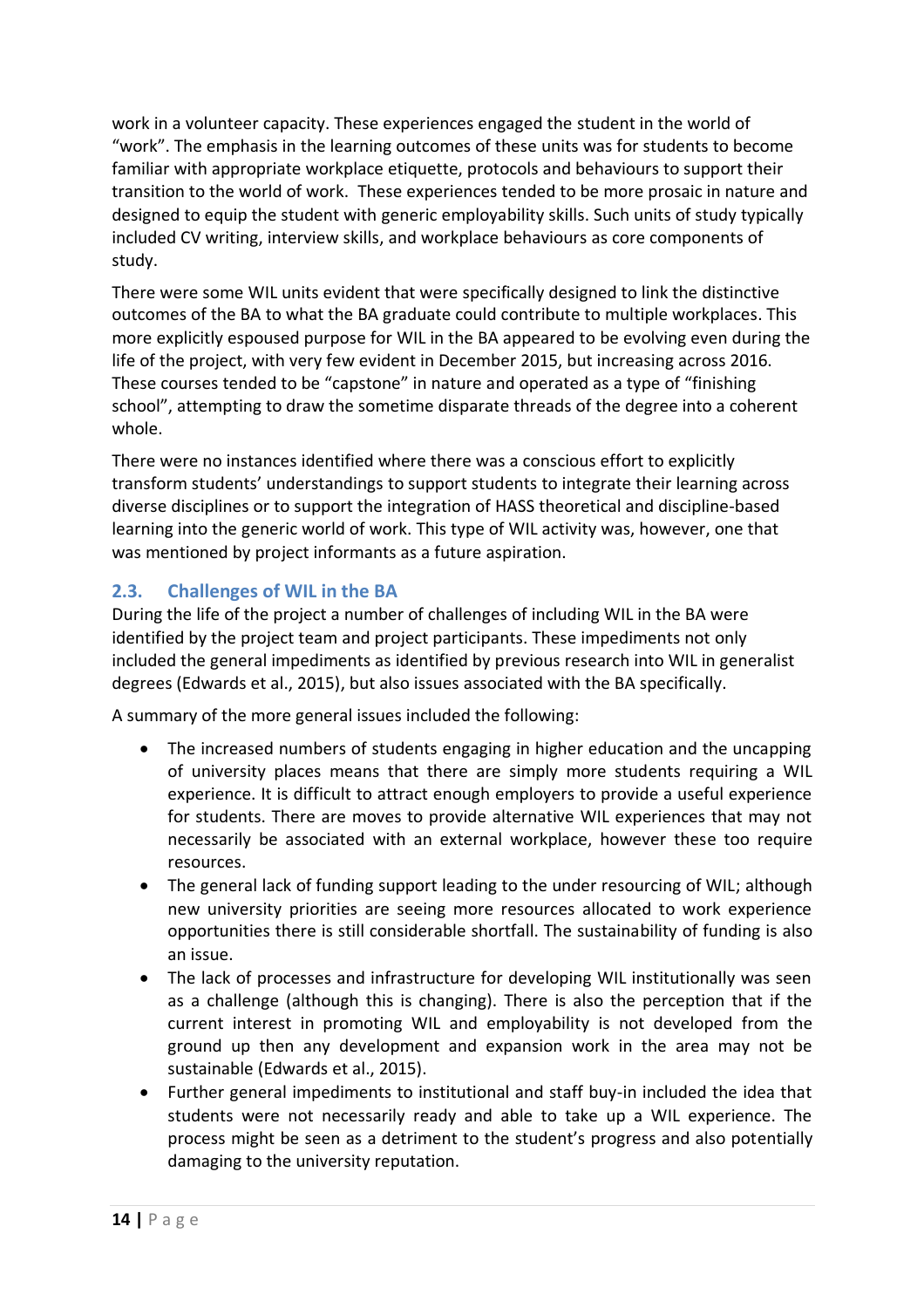• While many types of WIL activities have been available in programs of studies in past years, what is changing is the upscaling of WIL programs. In some instances, institutions are now stating that there will be a WIL experience available for every student and in at least one case that a WIL experience will now be a mandatory part of each student's study program. This upscaling of WIL in different forms certainly means changes in the way institutions need to think about WIL.

The project team and participants involved in the project determined there were more specific challenges to expanding and implementing WIL in the BA and more generally across HASS disciplines. In a brief overview, the following themes emerged during the project life:

- The absence of value placed on WIL within many of the HASS disciplines. This issue was exemplified by the difficulty in expanding WIL activities when they were often reliant on a single champion or a small group of WIL supporters; the lack of professional and academic staff buy-in; the recognition of the time poor academic; and the general indifference to providing WIL across an already crowded curriculum.
- The more tenuous link between the BA and professional career outcomes becomes increasingly problematic when associated with the current discourses of employability and productivity. Some discipline based degrees already providing forms of WIL had a history of engagement with work experience i.e. journalism, archaeology, anthropology etc. These provided some early working models. However, the situation becomes more complex when BA degrees with non-specific professional outcomes are required to provide WIL within the curriculum. New models have emerged or are emerging signalling a genuine intention to change, however the success of these models is yet to be ascertained.
- The often, less generously funded BA means that it is more difficult to provide a valuable WIL experience to all. Often WIL opportunities have hurdles to participation including GPA, application processes, institutional requirements and extra costs associated with uptake. Lack of "industry" connections also means fewer positions available.
- The BA attracts different types of student, many are mature aged, already working in fulltime positions, with families and are increasingly time poor. Including the extra burden of WIL in the study program is seen as one more impediment to overcome. Even the school leaver funding their lifestyle by working part or full time and engaging in a social life is also recognisably time poor. A further indication of student perspective is that if the WIL experience is not assessed or valued then the student will not see any benefit in taking part.

This brief overview of some of the challenges for implementing WIL in generalist degrees and in the BA in particular covers some of the issues. There are, however, often more complex issues at play that are context dependent. These are not referred to in this section, however they too are entirely relevant when examining the complication of WIL at an institutional level.

#### **2.4. How WIL is structured into the BA**

WIL activities are scaffolded into the BA in three main ways, as illustrated in [Table 3.](#page-15-0) Note that examples of the Program category are explored in the supplementary "Models in Practice" report.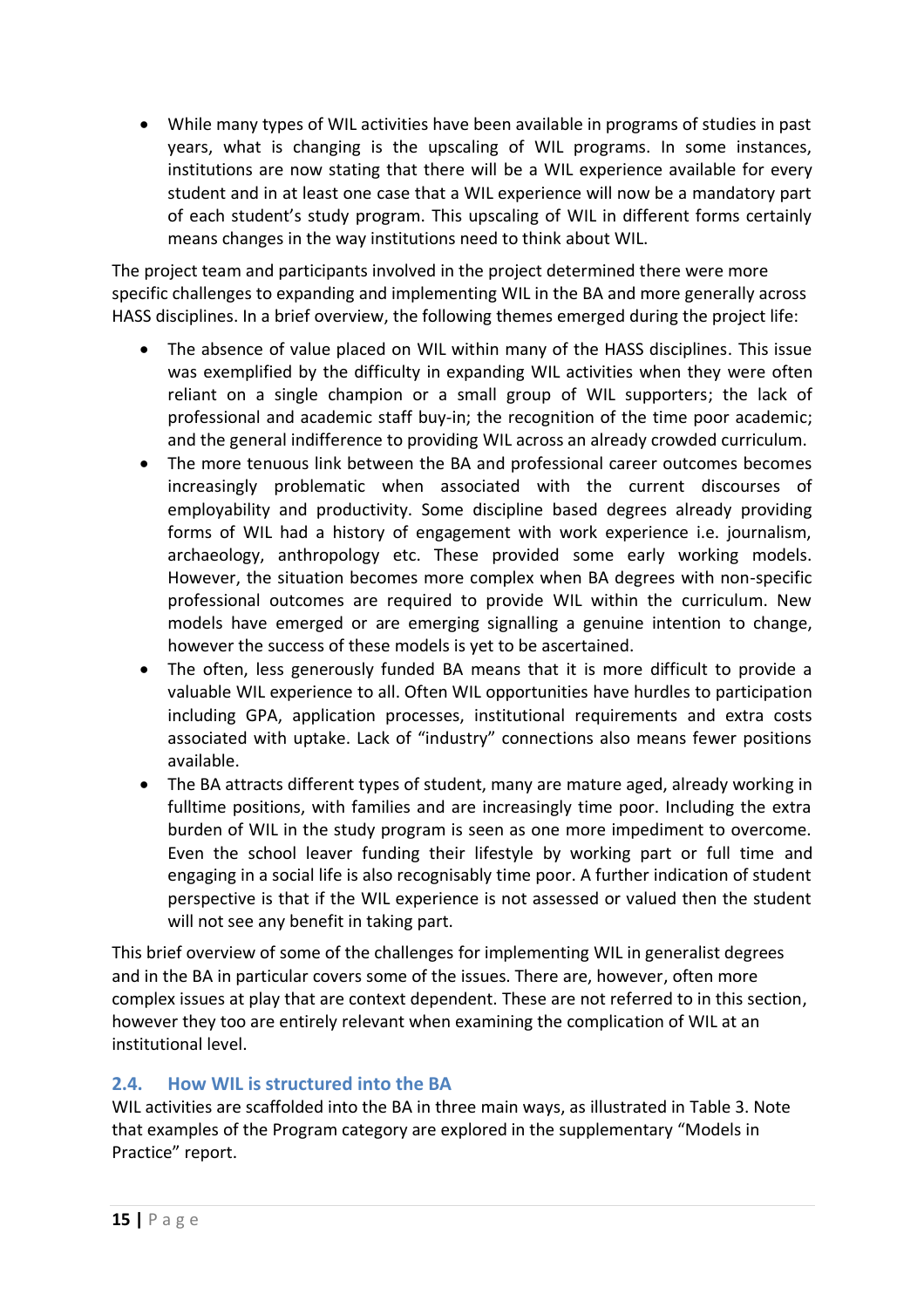| <b>Type</b>                     | <b>Features</b>                                                                                                                                                                                                                                                                                                                                                                                                                                                                                                                                                                                                                                                                                                                                                                                                                                                                                                                                                                        |
|---------------------------------|----------------------------------------------------------------------------------------------------------------------------------------------------------------------------------------------------------------------------------------------------------------------------------------------------------------------------------------------------------------------------------------------------------------------------------------------------------------------------------------------------------------------------------------------------------------------------------------------------------------------------------------------------------------------------------------------------------------------------------------------------------------------------------------------------------------------------------------------------------------------------------------------------------------------------------------------------------------------------------------|
| <b>Bolted-on</b><br>electives   | operate independently of the BA program curriculum intentions of disciplinary<br>majors<br>elective or optional unit<br>$\bullet$<br>address institutional directives<br>$\bullet$<br>often made available to meet institutional missions/directives or pressure from<br>$\bullet$<br>students to provide WIL opportunities<br>students expected to find their own placements and produce a generic report on<br>$\bullet$<br>their learning<br>restricted to students with high grades<br>take the form of<br>shell units providing students and administrators opportunities to<br>$\circ$<br>incorporate internships into the program structure<br>generic training to develop CVs or highlight employability capacity acquired<br>$\circ$<br>across the program<br>either<br>open elective for all students across the university or<br>$\circ$<br>restricted to BA enrolments<br>$\circ$<br>occur at any point of study<br>do not draw on the BA experience in an explicit manner |
| <b>Embedded in</b><br>the major | prevalent in disciplines with professions-orientated opportunities or closer<br>$\bullet$<br>associations with industry or community partners. Anthropological and<br>archaeological fieldwork and political internships also readily available<br>forge a link between the student academic experience and work life in the discipline<br>either<br>optional electives within majors<br>$\circ$<br>core units in the major, which students are required to complete in order to<br>$\circ$<br>complete the major<br>most occur in the final year of study<br>do not draw on the BA experience in an explicit manner                                                                                                                                                                                                                                                                                                                                                                   |
| Program level                   | units are part of a purposefully redesigned BA with a spine of common required units<br>WIL forms core unit to the program, which students are required to complete in<br>$\bullet$<br>order to complete the major<br>capstone WIL-based units in final year of study<br>integrate learning across the whole program                                                                                                                                                                                                                                                                                                                                                                                                                                                                                                                                                                                                                                                                   |

#### <span id="page-15-0"></span>**Table 3: WIL structure evident in the Australian BA (Healey & Jenkins, 2009)**

#### **2.5. Types of WIL activities**

Along with the increase in the number of WIL experiences on offer there was also a noticeable divergence in the types of WIL experiences available in the BA.

Examples of the types of WIL activities evident in the BA were categorised into nine different types (illustrated in [Table 4](#page-16-0) below). These categories indicate that students are able to engage with Work Integrated Learning in the BA in activities broader than a conventional understanding of a work placement or internship. The different types of WIL evident in the BA suggest that BA teachers are seeking novel and innovative approaches to meeting the challenges of providing opportunities for students to apply theory and to gain valuable work-place experience, despite the challenges identified.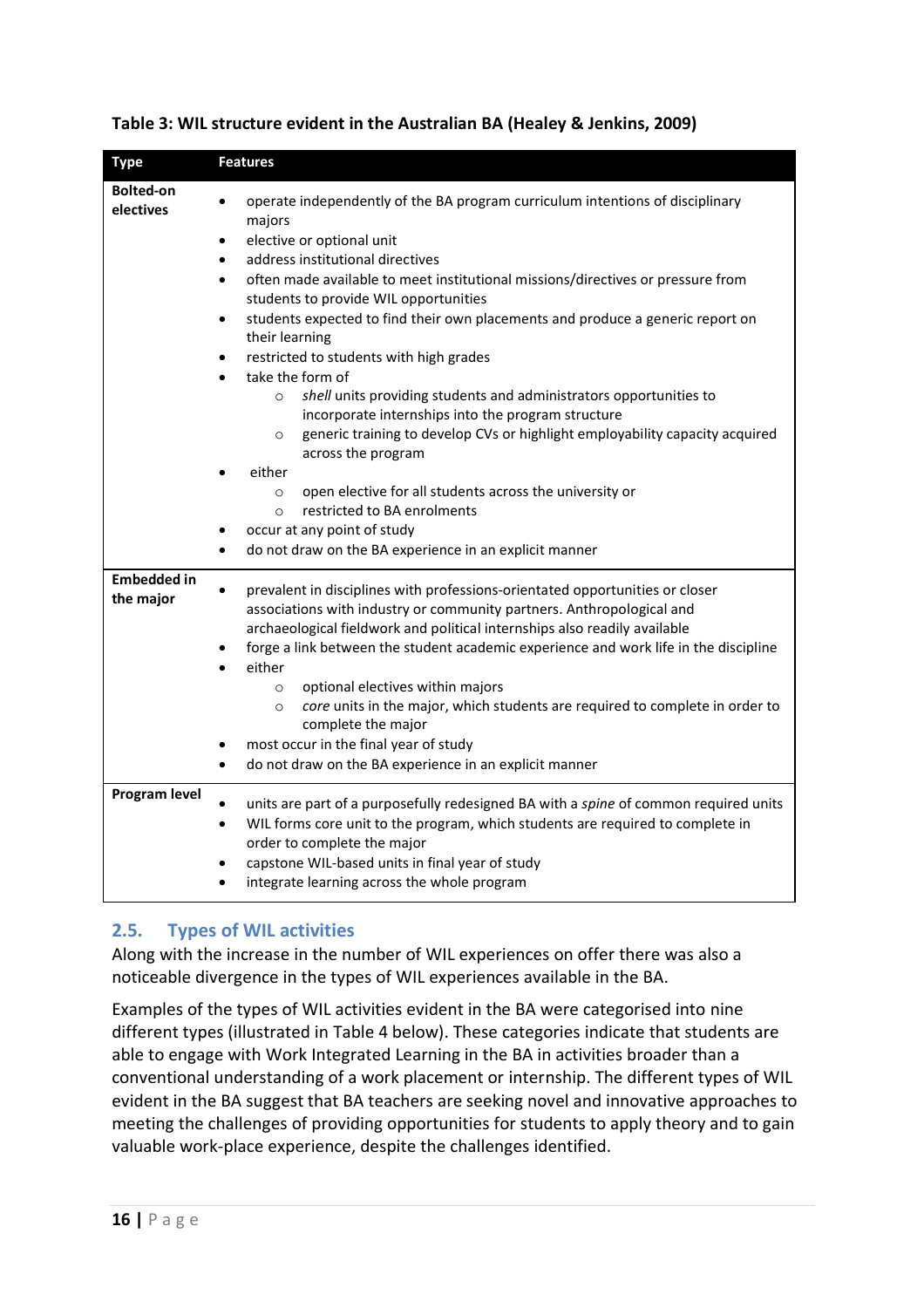#### <span id="page-16-0"></span>**Table 4: Types of WIL experiences provided in the BA**

| <b>Type of WIL</b>       | <b>Description</b>                                                                                                                                                                                                                          |
|--------------------------|---------------------------------------------------------------------------------------------------------------------------------------------------------------------------------------------------------------------------------------------|
| <b>Placements</b>        | Short or long term placements in a workplace - could be community-based<br>organisations, NGOs, private or public sector, industry.                                                                                                         |
| <b>Projects</b>          | Industry or community sponsored projects that are designed to address a<br>particular issue or problem. Projects set by academic staff that respond to<br>one of the major social, cultural and economic challenges of the 21st<br>century. |
| <b>Simulations</b>       | Activities that are specifically designed to simulate a work environment,<br>using equipment and practices that are standard in the industry.                                                                                               |
| <b>Field observation</b> | Activities that expose students to an environment where they can observe<br>the application of theory into work practices or the outcome of such work.                                                                                      |
| Entrepreneurship         | Activities in which students develop their own business/social enterprise<br>to address a social need or fill a market niche that they have identified.                                                                                     |
| <b>Service</b>           | Activities which meld learning with community service or volunteer<br>activities.                                                                                                                                                           |
| Research                 | Activities for undergraduate students who work alongside academics to<br>gain research experience or who conduct research in the workplace.                                                                                                 |
| <b>Generic</b>           | Generic preparation for the world of work.                                                                                                                                                                                                  |
| <b>Blended</b>           | The WIL unit combines different types of WIL within one unit of study.                                                                                                                                                                      |

In order to provide appropriate experiences for all students, institutions were moving from standardised models, which included a work placement in industry and/or service, to innovative models to meet the various challenges outlined previously.

As part of the project, four cases were developed that provide insight into the directions these institutions (see website link/ appendices) were taking. A summary of these cases (see [Table 5\)](#page-17-0) provides insight into the diverse approaches being adopted to provide work experience for students.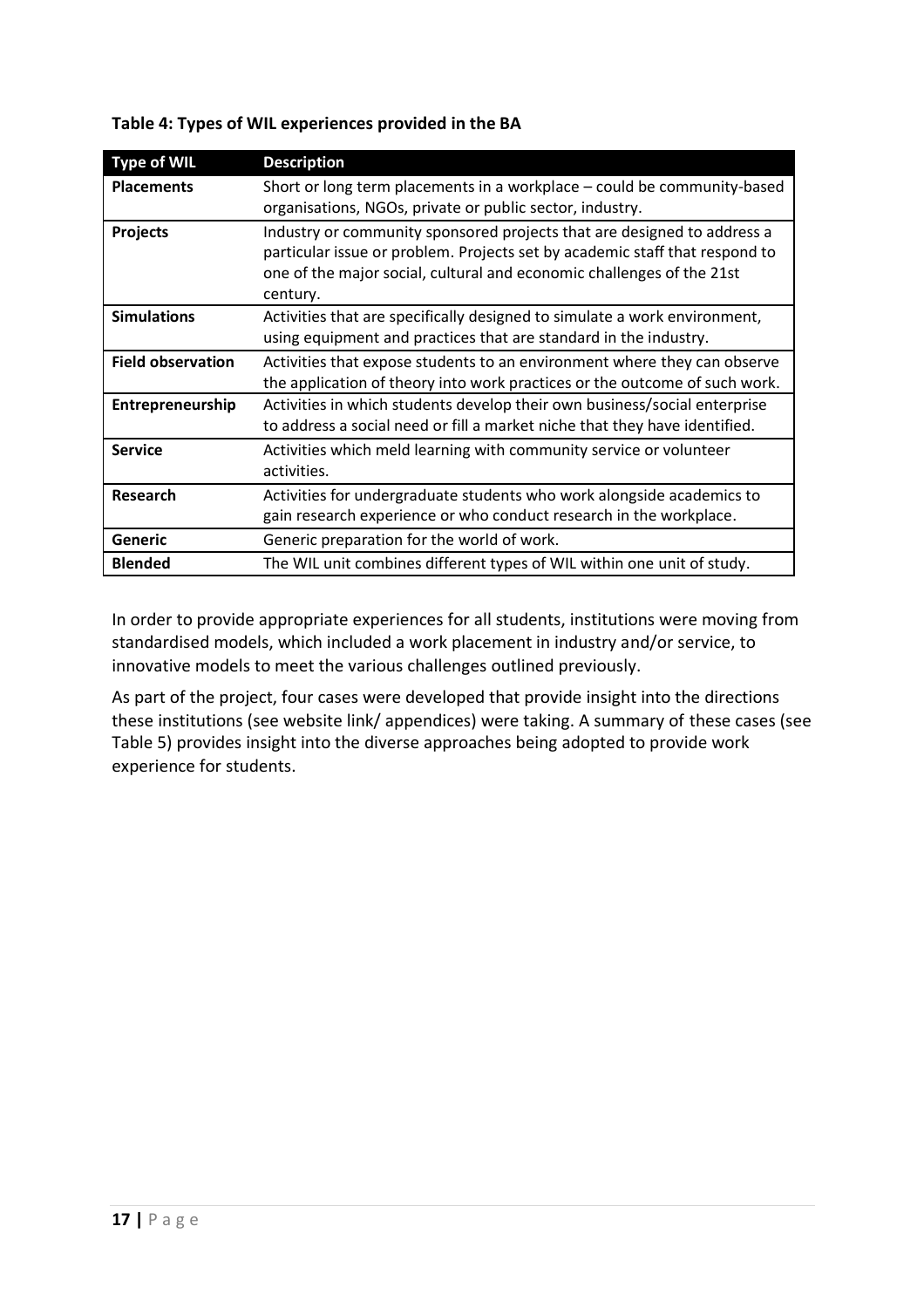#### **Table 5: Case studies of WIL in the BA**

<span id="page-17-0"></span>

|                                 | Description                                                                                                                                                                                                                                                                                                                                                                                                                                                                                                                                                                                                                                                                                                                                                  | Availability       | Location      | Participation | Work readiness outcomes/objectives                                                                                                                                                                                                                                                                                                                                                                                                                                                                                                                                                                                                      |
|---------------------------------|--------------------------------------------------------------------------------------------------------------------------------------------------------------------------------------------------------------------------------------------------------------------------------------------------------------------------------------------------------------------------------------------------------------------------------------------------------------------------------------------------------------------------------------------------------------------------------------------------------------------------------------------------------------------------------------------------------------------------------------------------------------|--------------------|---------------|---------------|-----------------------------------------------------------------------------------------------------------------------------------------------------------------------------------------------------------------------------------------------------------------------------------------------------------------------------------------------------------------------------------------------------------------------------------------------------------------------------------------------------------------------------------------------------------------------------------------------------------------------------------------|
| <b>JAMES COOK</b><br>UNIVERSITY | "Arts Edge" BA3000 - This subject is the core capstone subject of the<br>Bachelor of Arts course. Students will synthesise and integrate their learning<br>across their BA studies, examine the place of Liberal Arts in contemporary<br>national and global contexts, and look to their futures as employees,<br>thinkers, leaders and citizens. A range of individual and collaborative<br>activities will allow students to demonstrate the initiative, resourcefulness,<br>imagination, scepticism, intellectual gregariousness and industry associated<br>with Arts study, and apply them to future workplaces or areas of research or<br>citizenship.                                                                                                  | Program            | On<br>campus  | Comp          | Reflect on, integrate and document knowledge and skills developed during the<br>course of Arts studies; Apply knowledge and skills to contemporary workplaces or<br>areas of research interest; Collaborate with peers to develop and present an<br>exploration of the value of the BA in contemporary national and global contexts<br>for employees, leaders and citizens; Demonstrate high level oral and written<br>communication skills and media literacies.                                                                                                                                                                       |
| UNIVERSITY OF<br>MELBOURNE      | Bachelor of Arts Internship - MULT20010 - This subject involves completion<br>of an 80-100 hour work placement integrating academic learning,<br>employability skills and attributes and an improved knowledge of<br>organisations, workplace culture and career pathways. The placement is<br>supplemented by pre- and post-placement classes, including a compulsory<br>placement induction in Week 1 and compulsory pre-placement sessions in<br>Weeks 2 & 3, designed to introduce workplace culture and strategies for<br>developing, identifying and articulating employability skills and attributes<br>and linking them to employer requirements. The placement should draw on<br>specific discipline skills associated with the course of enrolment | <b>BA</b> elective | Off<br>campus | Opt           | Illustrate a general understanding of the concepts and principles of career<br>development planning theory and practice; Demonstrate an independent<br>approach to learning and knowledge; Identify and articulate their knowledge and<br>skills and apply them to relevant organisational contexts and work-settings;<br>Produce original work in an appropriate format which demonstrates analytical,<br>research and problem-solving skills; Reflect on the process and output of a work<br>project/placement to articulate their academic and career development learning<br>from the experience; Contribute as a member of a team. |
| SWINBURNE<br>UNIVERSITY         | ART30001 The Grand Challenges. This unit, which focuses on some of the<br>most important challenges facing humanity in the 21st Century, aims to<br>provide Bachelor of Arts, Bachelor of Journalism and Bachelor of<br>International Studies students with:<br>· Skills and demonstrated capability in interdisciplinary, project-based<br>analysis and problem-solving<br>· Skills and demonstrated capability in teamwork<br>· Skills and demonstrated capability in communicating scholarship and<br>knowledge across disciplines and to a wider audience.                                                                                                                                                                                               | Program            | On<br>campus  | Comp          | A distinctive learning experience, offering students the opportunity to work with<br>other students and academic staff across a range of humanities and social science<br>disciplines, on a project responding to one of the major social, cultural and<br>economic challenges of the 21st century.                                                                                                                                                                                                                                                                                                                                     |
| MACQUARIE<br>UNIVERSITY         | BA specific generalist PACE unit "FOAR300" Participation and Community<br>Engagement in the Arts: This unit provides an opportunity for students to<br>engage with the community through a variety of activities. Examples include<br>individual and group activities with public-sector agencies, professional<br>bodies, companies, industry partners and not-for-profit organisations.<br>Students will be encouraged to apply theory from their degree to real-world<br>situations. Student learning will be facilitated through orientation and<br>induction activities, scaffolding for skill and knowledge development and<br>debriefing; supported throughout by rigorous academic assessment.                                                       | <b>BA</b> elective | Multiple      | Comp          | Through PACE, students have the opportunity to contribute before they graduate<br>thereby producing well-rounded men and women who can effectively apply their<br>ideas in the real world. PACE doesn't just produce better graduates; it produces<br>better people. The unit promotes learning through participation with community<br>partners as well as the development of graduate capabilities and professional<br>skills.                                                                                                                                                                                                        |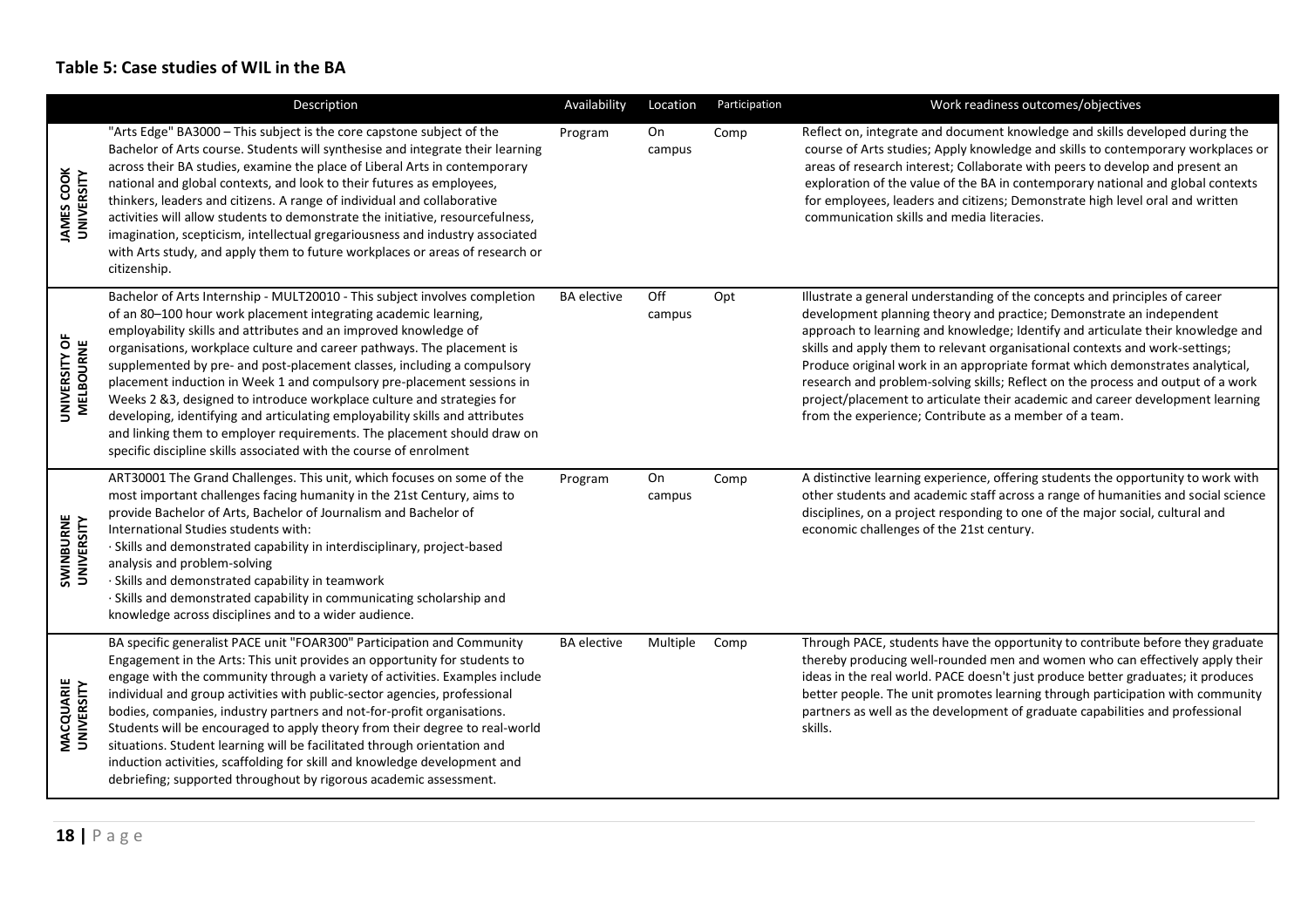#### **2.6. WIL in the BA is increasing**

The number of WIL experiences in the BA has increased over time. This is despite the BA not normally being the site of a diverse range of work experiences. This emphasis on WIL experiences and the potential employability of graduates is driving an interesting agenda. Circumstances influencing this increase were alluded to earlier and there is no single, simple explanation. Determining factors might include:

- the rise of the employability discourse;
- the political focus on productivity and the economic outcomes of the knowledge economy; and
- the alignment of graduate employability outcomes with university quality measures (and league tables).

Data collected over previous DASSH benchmarking activities over the past nine years provides insight into this growth. In 2007, a number of institutions did not support a WIL program in the BA at all. [Table 6](#page-18-0) gives a very clear indication of a new emphasis in the BA, which has seen the number and type of WIL opportunities surge.

#### <span id="page-18-0"></span>**Table 6: Increase in work experience opportunities in BA programs between 2007 – 2016**

| Type                                                                                                                                                                                     | <b>Example</b>                                                                                                                                                                                                                                                                                                                                                                                                                                                                                                                                                                                                                                                                                                                                                                             | 2007 | 2011 | 2016 |
|------------------------------------------------------------------------------------------------------------------------------------------------------------------------------------------|--------------------------------------------------------------------------------------------------------------------------------------------------------------------------------------------------------------------------------------------------------------------------------------------------------------------------------------------------------------------------------------------------------------------------------------------------------------------------------------------------------------------------------------------------------------------------------------------------------------------------------------------------------------------------------------------------------------------------------------------------------------------------------------------|------|------|------|
| <b>Work-oriented</b><br>experiences in the<br>form of capstone<br>activities or research<br>based experiences<br>conducted at the<br>home institution<br>rather than in the<br>workplace | "The purpose of this first semester project unit is to develop a<br>project concept, partnership and plan. The ways that these are<br>developed will vary with the students' specialisations, interests<br>and career orientation. Students will work with a tutor who is<br>expert in their field of specialisation. Projects may be<br>developed in specialised groups or interdisciplinary groups. In<br>developing this project students are expected to utilise their<br>learning throughout the course in their core units and<br>specialisations. Students are encouraged to assist each other,<br>and working groups will be established to support student<br>collaboration. The work undertaken will be with an industry<br>and/or community partner. "Victoria University, 2011 | 8    | 13   | 28   |
| <b>Assessed and credit</b><br>bearing internships<br>and work experience<br>in an on-site or<br>placement setting<br>required for program<br>completion                                  | "In this unit, students in the Bachelor of Arts program are<br>required to complete a Volunteer Experience unit to meet<br>graduation requirements. Volunteer Experience requires the<br>completion of a total of 15 days service to a community<br>organisation, usually completed by the end of 2nd year."<br>Australian Catholic University, 2011                                                                                                                                                                                                                                                                                                                                                                                                                                       | 13   | 25   | 59   |

# **3. Insights**

What became clear in the messages from participants and the project team about WIL in the BA, and WIL in general, was the mismatch in the different understandings of what the outcomes of WIL might be for the student, the institution and the employer. Some definitions of WIL took a narrow "vocational training" definition. These definitions proved to be troublesome for many participants at the colloquium, leading to debate as to the purpose of higher education and the place of the BA in the sector.

The discussions also made clear that WIL units provided multiple purposes and there was not a case of "best practice" that could be uniformly adopted, as the institutional context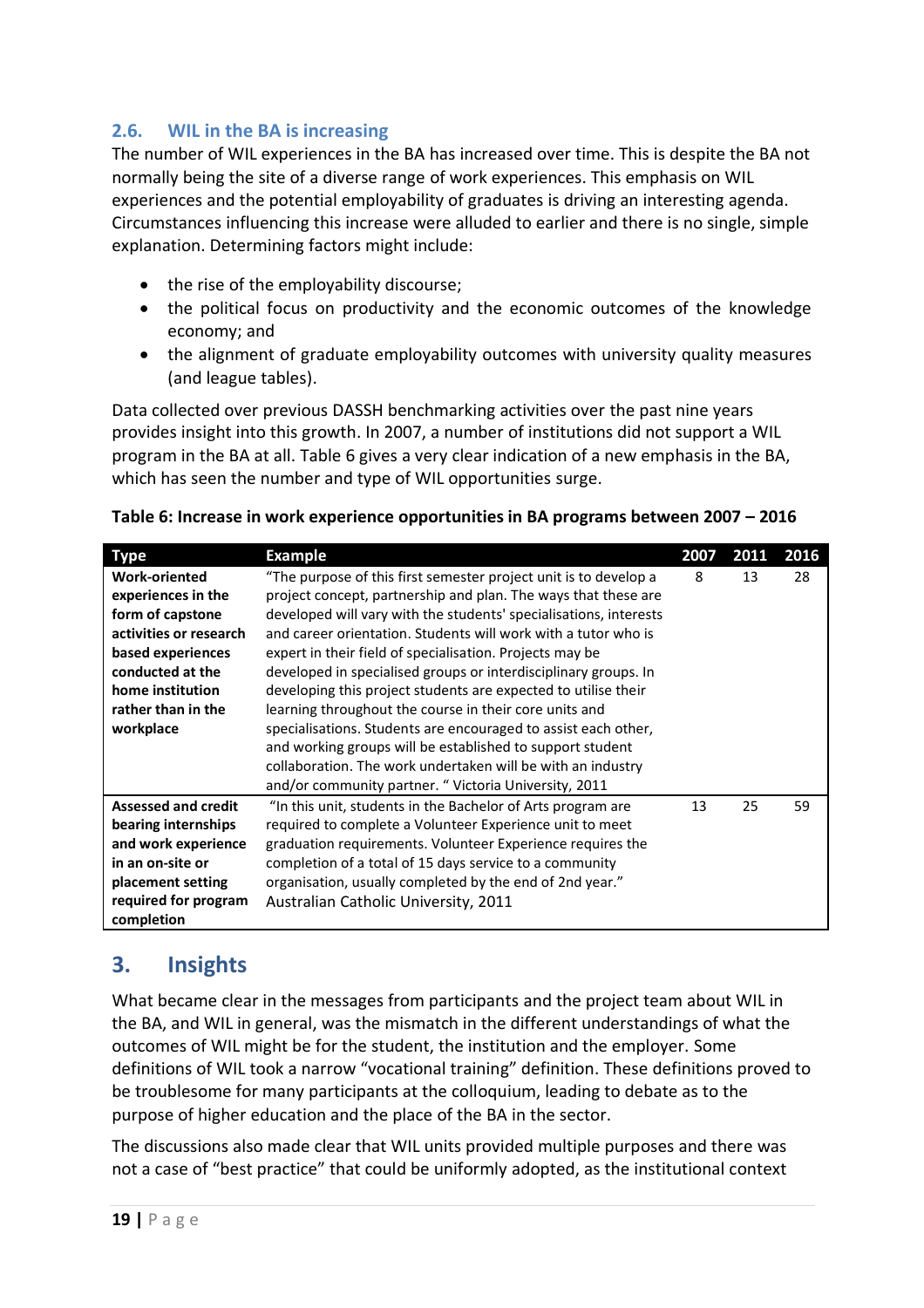and strategic direction and values, educational philosophy and intentions of the BA program, and capacity and interests of the staff involved all played a part in the shape of the WIL unit.

#### **3.1. Emergent Models of WIL**

Examining the general trends across the WIL units identified suggests that there are three models of WIL emerging within Australian BA programs. These models have been named based on work associated with the community engagement and leadership literature (Bowen, Newenham-Kahindi, & Herremans, 2010; Riker, 2009). The models are not intended to act as a linear progression or a hierarchy, but rather as a continuum, allowing curriculum designers and students to move in between or within models at various points, depending on needs, stages of development or interest (Billett, 2015).

#### **Figure 1: Conceptual framing**



#### **3.2. Transactional WIL**

The transactional WIL experience is one that does not alter the way that the student views their BA program. A transactional work experience provides the student with an opportunity to develop generic workplace skills that operate largely outside of the disciplinary experiences or is restricted only to the professional skills required at one particular workplace. Typically this kind of WIL experience is characterised by the following features:

- Functional utilitarian skills-based generic preparation for the world of work (cv writing, interview skills);
- Simple and predictable outcomes: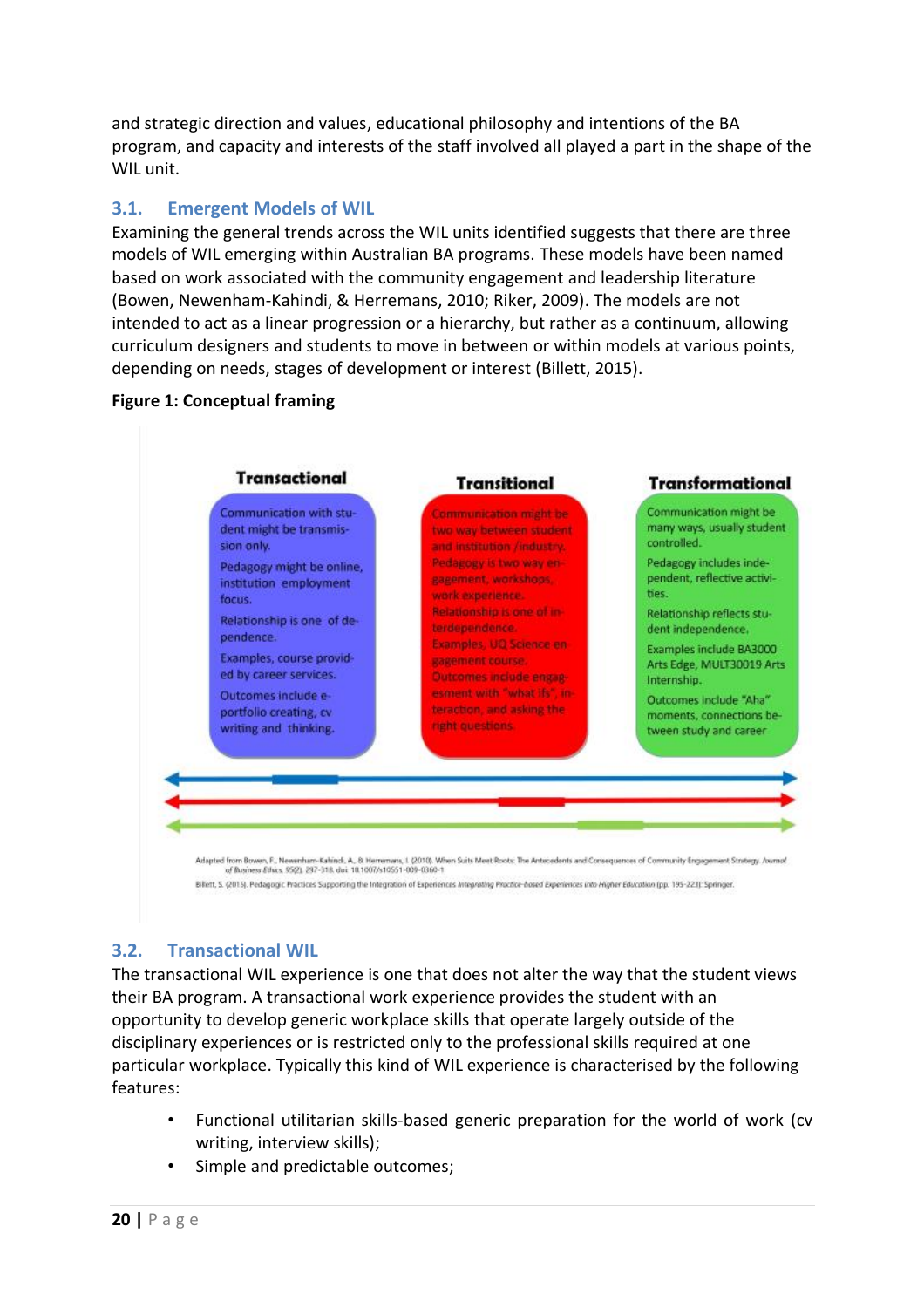- The experience does not allow the student to integrate disciplinary learning or apply theoretical understandings to new and novel situations; and
- Tends to be directed, occasional, one-off and not independent.

#### **3.3. Transitional WIL**

The transitional WIL experience is a two-way engagement of student-workplace and/or student-institution. The transitional work experience provides the student with the opportunity to build frameworks and understandings. It is an interactive experience that usually provides the student with some degree of authenticity, if not proximity (Oliver, 2015), that is, the student is able to practice and apply theory in an activity that is the type anticipated in a workplace, but may not be physically located in such a workplace. This kind of WIL experience is characterised by the following features:

- Allows for simple yet unpredictable, or complex yet predictable outcomes;
- Raises an examination and refinement of what is known/understood; and
- The experience is negotiated, repeated and moves towards a supported independence.

#### **3.4. Transformational WIL**

The transformational WIL experience facilitates students to act independently and autonomously. The student is able to reflect on workplace experiences and bring clarity and understanding to the experience. Ideally, a graduate is able to articulate what in their academic program makes them "employable" in different spaces. This ability, sometimes seemingly restricted to a few initiates, allows the unlocking of the code, the ability to coherently express what a BA graduate can bring to industry or community work based positions. Units that fit this model focus on student agency, encouraging students to engage with actively developing a future career and professional identity (Cooperrider & Sekerka, 2006; Zelenko & Bridgstock, 2014). Other examples draw heavily on reflective learning, a "thinking" practice, in order to appreciate what they have learnt and to exploit factors and forces often overlooked when considering learning in higher education (Healey & Jenkins, 2009). This kind of WIL experience is characterised by the following features:

- Complex and unpredictable outcomes;
- A fundamental revision of what is known/understood;
- Independent decision-making, that is, incremental development of theory and practice, building on previous experiences.

#### **3.5. Scaling up**

For many students a WIL experience is out of reach. A large number of the WIL offerings were restricted in terms of numbers or in terms of grade point average. The rationale for limiting access to particular groups of students has been described as a mechanism to protect "gown and town" relationships. The increase in student numbers and the increased pressure to make WIL experiences available for students requires a review of how this is achieved – a task many institutions are making a priority, but there are no clear solutions emerging as yet.

#### **3.6. Curriculum design**

For the most part, WIL activities are led by isolated, yet passionate, academic staff members. WIL is highly dependent on personal networks and personal interests. There were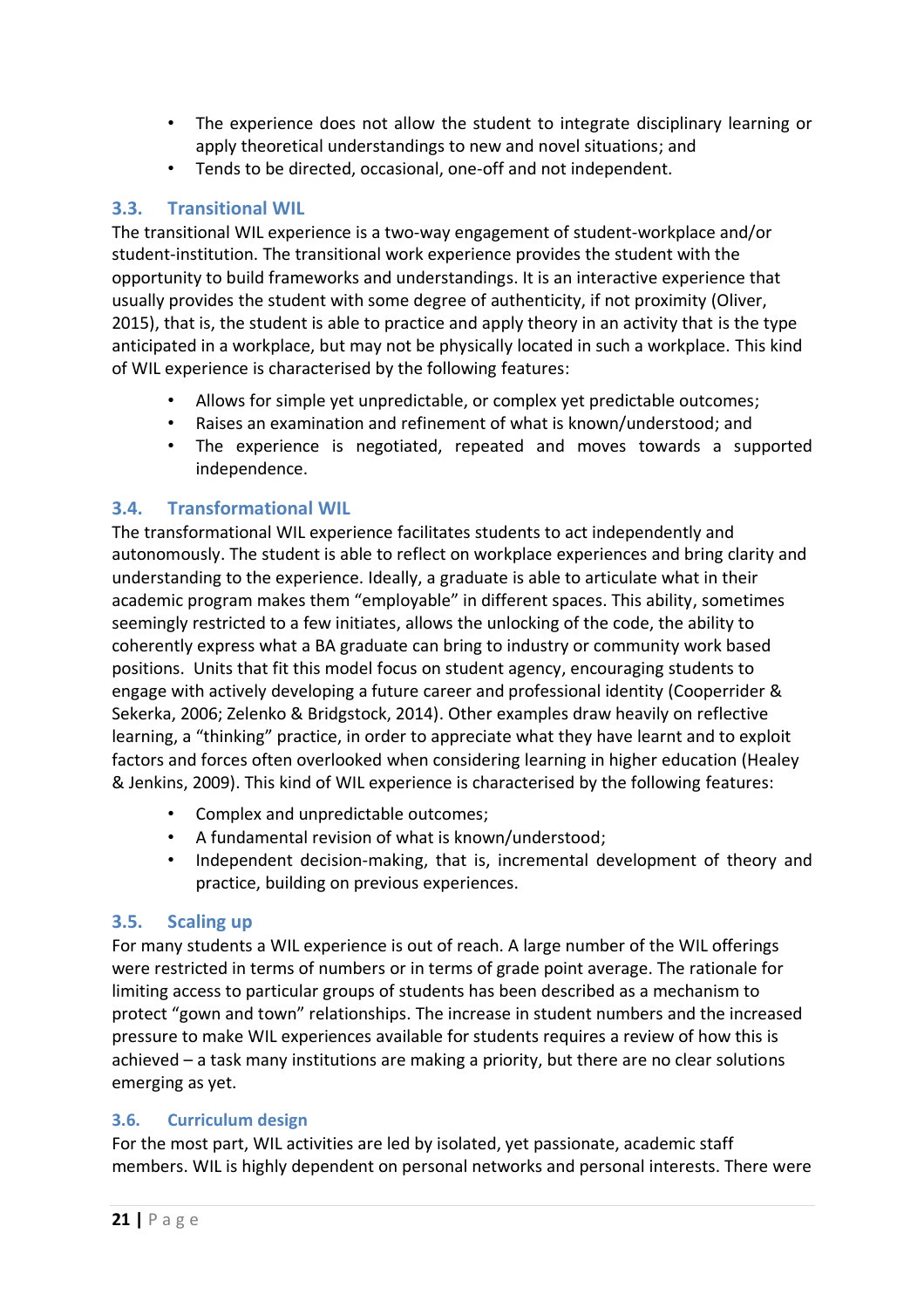pockets of concentrated and considered effort in designing WIL into the BA curriculum amongst project stakeholders, but most reported the challenges of grappling with a conventional BA structure that privileges the disciplinary majors rather than other learning. If curriculum is indeed "*a deliberately constructed experience which requires statements of intent to work from practical transactional goals towards emancipatory and transformative activity*" (Bates, Bates, & Bates, 2007), there is little evidence that this type of curriculum design currently is happening in the BA on a whole-of-program level.

# **Future Directions**

This project traced what WIL activities are currently being offered in the BA and considered what other alternatives are possible. At this point in time, data on student outcomes of engaging with these activities is missing for both newly emerged programs and for those that are well established. Individual institutions no doubt have a better understanding of what is working for students.

There is great interest at present in the transformative nature of higher education to prepare students for future work. There is a shift away from vocational skills towards developing skills suited for uncertain future workplaces, as illustrated in the following statement by Alan Finkel, Australia's Chief Scientist:

*Universities have never turned out graduates who are "job ready" — robots ready to slot into the workplace. Their value proposition is to produce graduates who are "job capable" — experts in their disciplines with the foundations of workplace skills….Let's abandon the historical expectation that degrees and careers should be tightly linked. Instead, let's unchain our thinking and embrace the opportunities*.

(Finkel, The Australian 29 August, 2016)

The project has successfully explored further the inconsistencies of WIL in the BA. Ultimately a pragmatic approach is advocated, one that provides a balance between the national focus on productivity and employment outcomes while still maintaining a curriculum that yields liberal arts outcomes.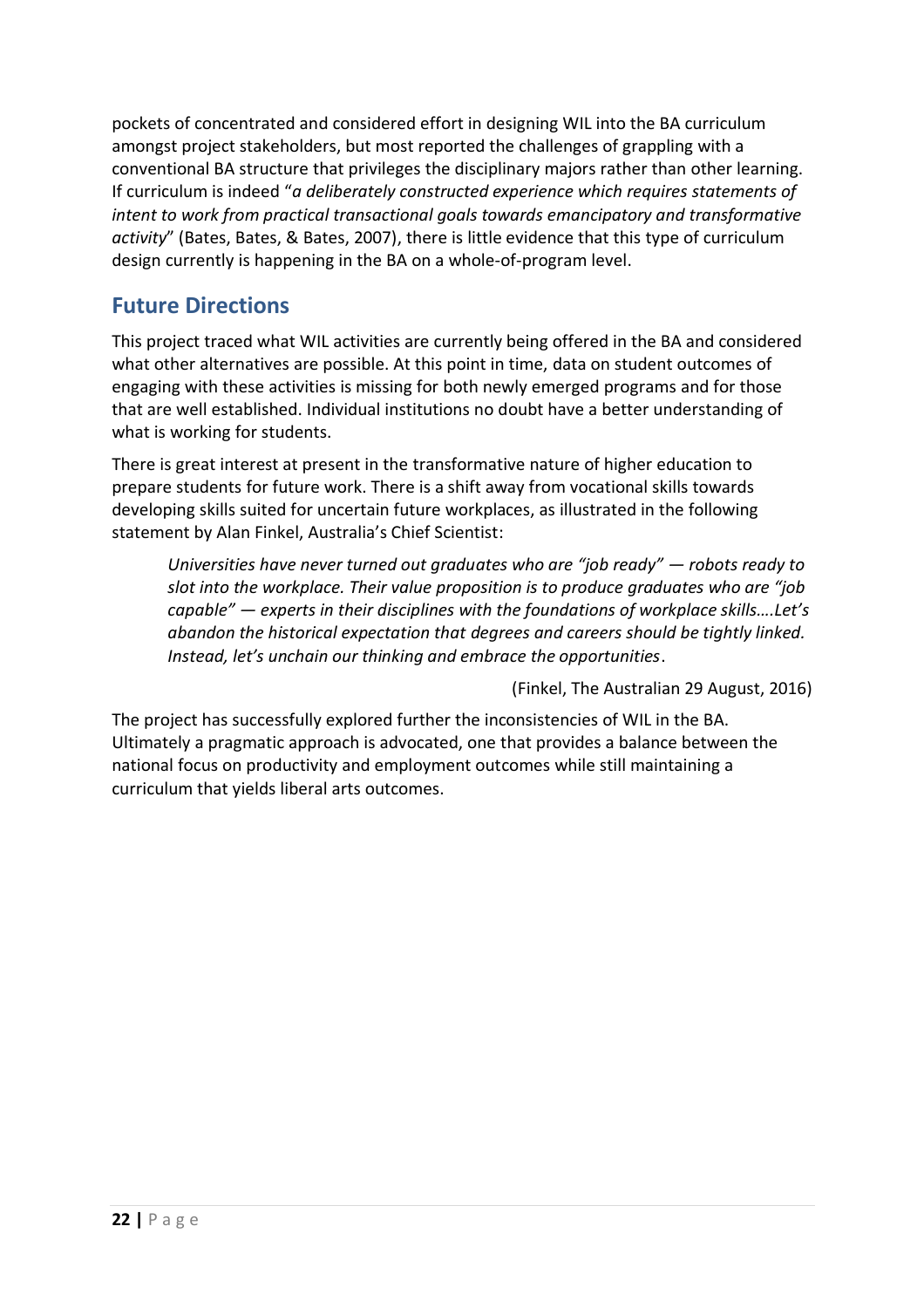# **References**

- Abery, E., Drummond, C., & Bevan, N. (2015). Work Integrated Learning: What do the students want? A qualitative study of Health Sciences students' experiences of a non-competency based placement. *Student Success, 6*(2), 87-91.
- Adamuti-Trache, M., Hawkey, C., Schuetze, H., & Glickman, V. (2006). The Labour Market Value of Liberal Arts and Applied Education Programs: Evidence from British Columbia. *Canadian Journal of Higher Education, 36*(2), 49-74.
- Barnett, R. (2000). *Realizing the University in an Age of Supercomplexity*. Buckingham, UK: Society of Research into Higher Education and Open University Press.
- Barnett, R. (2004). Learning for an unknown future. *Higher Education Research and Development, 23*(3), 247- 260.
- Barrie, S., Hughes, C., & Smith, C. (2009). The national graduate attributes project: Integration and assessment of graduate attributes in curriculum. *Sydney: Australian Learning and Teaching Council*.
- Bates, A., Bates, M., & Bates, L. (2007). Preparing studentsfor the professional workplace: Who is responsible for what? *Asia Pacific Journal of Cooperative Education, 8*(2), pp. 121-129.
- Billett, S. (2007). Cooperative Education: Supporting and guiding ongoing development. *Journal of Co-operative Education and Internship, 41*(2), 37-44.
- Billett, S. (2015). Pedagogic Practices Supporting the Integration of Experiences *Integrating Practice-based Experiences into Higher Education* (pp. 195-223): Springer.
- Bowen, F., Newenham-Kahindi, A., & Herremans, I. (2010). When Suits Meet Roots: The Antecedents and Consequences of Community Engagement Strategy. *Journal of Business Ethics, 95*(2), 297-318. doi: 10.1007/s10551-009-0360-1
- Bridgstock, R. (2013). Not a dirty word: Arts entrepreneurship and higher education. *Arts and Humanities in Higher Education, 12*(2-3), 122-137.
- Bringle, R. G., & Hatcher, J. A. (1996). Implementing service learning in higher education. *The Journal of Higher Education*, 221-239.
- Bushe, G. R. (2011). Appreciative inquiry: Theory and critique. In D. Boje, B. Burnes & J. Hassard (Eds.), *he Routledge Companion To Organizational Change* (pp. 87-103). Oxford, UK: Routledge.
- Carr, D. (2009). Revisiting the liberal and vocational dimensions of university education. *British Journal of Educational Studies, 57*(1), 1-17. doi: 10.1111/j.1467- 8527.2009.00425.x
- CEDA. (2015). *Australia's Future Workforce?* . Melbourne, Australia: Committee for Economic Developement of Australia,.
- Cooperrider, D. L., & Sekerka, L. E. (2006). Toward a theory of positive organizational change. In J. V. Gallos (Ed.), *Organization Development* (pp. 223‐238). San Francisco: Jossey - Bass.
- Davis, G. (2013). The Australian idea of the university. *Meanjin, 3*.
- Edwards, D., Perkins, K., Pearce, J., & Hong, J. (2015). Work Integrated Learning in STEM in Australian Universities. *Canberra: Office of Chief Scientist & Australian Council for Educational Research*.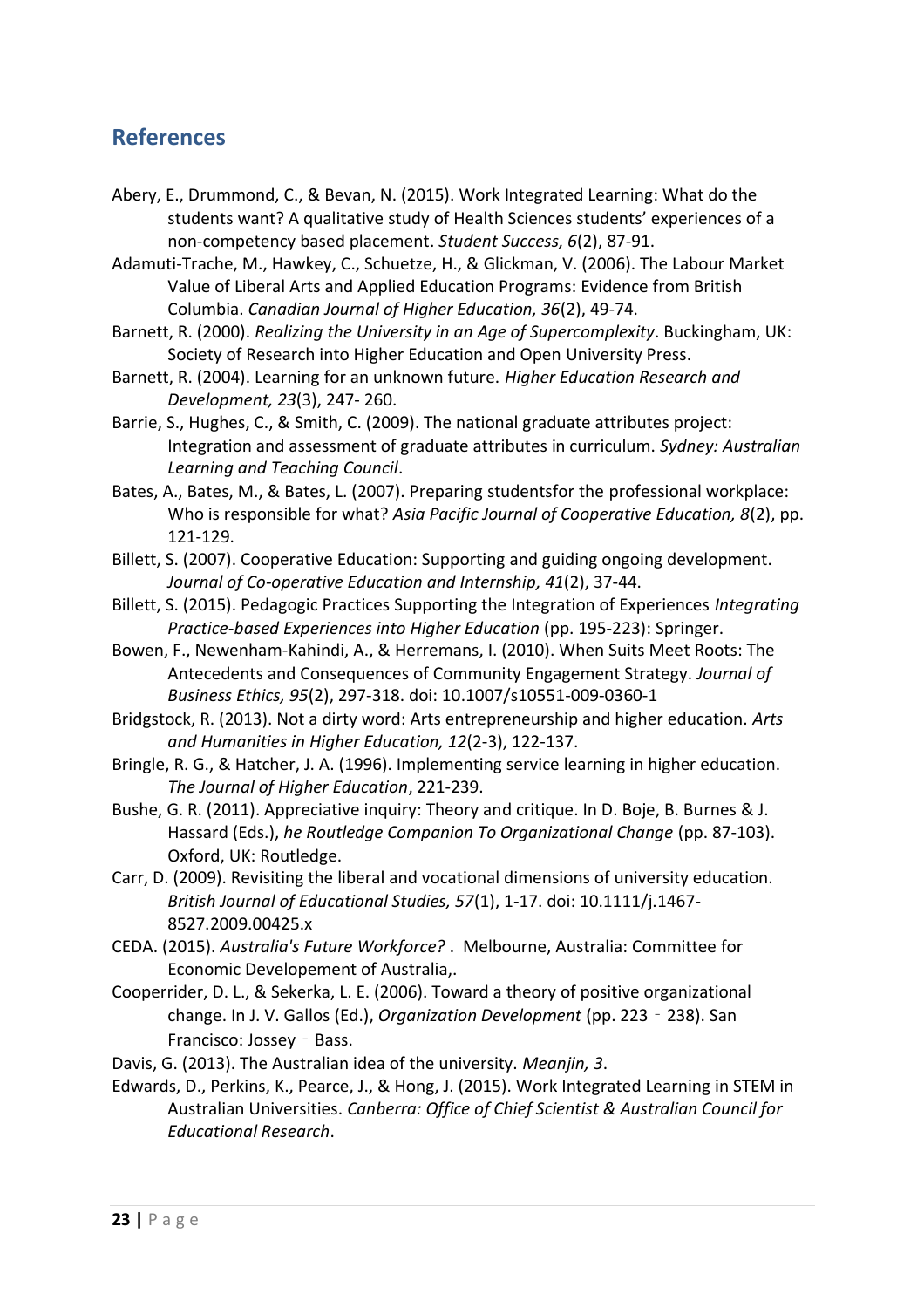- Gannaway, D. (2014). The Bachelor of Arts: Slipping Into The Twilight or Facing A New Dawn? *Higher Education Research and Development*. doi: 10.1080/07294360.2014.956689
- Gannaway, D. (2015). The Bachelor of Arts: Slipping Into The Twilight or Facing A New Dawn? *Higher Education Research and Development*. doi: 10.1080/07294360.2014.956689
- Gannaway, D., & Sheppard, K. (2013). Benchmarking the Australian Bachelor of Arts: A summary of trends across the Australian Bachelor of Arts Programs. Canberra: Deans of Arts, Social Sciences and Humanities (DASSH)
- Gannaway, D., & Trent, F. (2008). Nature and Roles of Arts Degrees in Contemporary Society: Project Final Report. Sydney: ALTC.
- Harvey, N., & Shahjahan, M. (2013). Employability of Bachelor of Arts Graduates. Sydney, Australia: Office for Learning and Teaching,.
- Healey, M., Flint, A., & Harrington, K. (2016). Students as partners: Reflections on a conceptual model. *Teaching & Learning Inquiry, 4*(2), 1-13.
- Healey, M. J., & Jenkins, A. (2009). *Developing undergraduate research and inquiry Mick Healey and Alan Jenkins*. York: York : Higher Education Academy.
- Kinner, C. (2015). Boosting High-Impact Entrepreneurship in Australia: A role for universities. Canberra: Spike Innovation for the Office of the Chief Scientist.
- Knight, P. T., & Yorke, M. (2003). Employability and Good Learning in Higher Education. *Teaching in Higher Education, 8*(1), 3 - 16.
- Kolb, A. Y., & Kolb, D. A. (2005). Learning Styles and Learning Spaces: Enhancing Experiential Learning in Higher Education. *Academy of Management Learning & Education, 4*(2), 193-212.
- Lin, Z., Sweet, R., & Anisef, P. (2003). Consequences and Policy Implications for University Students Who Have Chosen Liberal or Vocational Education in Canada: Labour Market Outcomes and Employability Skills. *Higher Education Policy, 16*(1), 55.
- Marginson, S. (2004). National and Global Competition in Higher Education. *Australian Educational Researcher, 31*(2), 1-28.
- Nussbaum, M. C. (2010). *Not for profit : why democracy needs the humanities*. Princeton, N.J. :: Princeton University Press.
- Oliver, B. (2015). Redefining graduate employability and work-integrated learning: Proposals for effective higher education in disrupted economies. *Journal of Teaching and Learning for Graduate Employability, 6*(1), 56-65.
- Parker, J. (2003). Reconceptualising the Curriculum: from commodification to transformation. *Teaching in Higher Education, 8*(4), 529-543.
- Riker, J. (2009). Transactional, transitional and transformational change. Retrieved from https://leadingspace.wordpress.com/2009/12/20/transactional-transitional-andtransformational-change/
- Smith, M., Brooks, S., Lichtenberg, A., McIlveen, P., Torjul, P., & Tyler, J. (2009). *Career development learning: maximising the contribution of work-integrated learning to the student experience. Final project report June 2009*: University of Wollongong.
- Thornton, M. (2010). Universities Upside Down: The Impact of the New Knowledge Economy. *Canadian Journal of Women and the Law, 21*(1), 375-393.
- Yorke, M. (2006). Learning and Employability: Employability in higher education what it is, what is it not", : HEA Academy